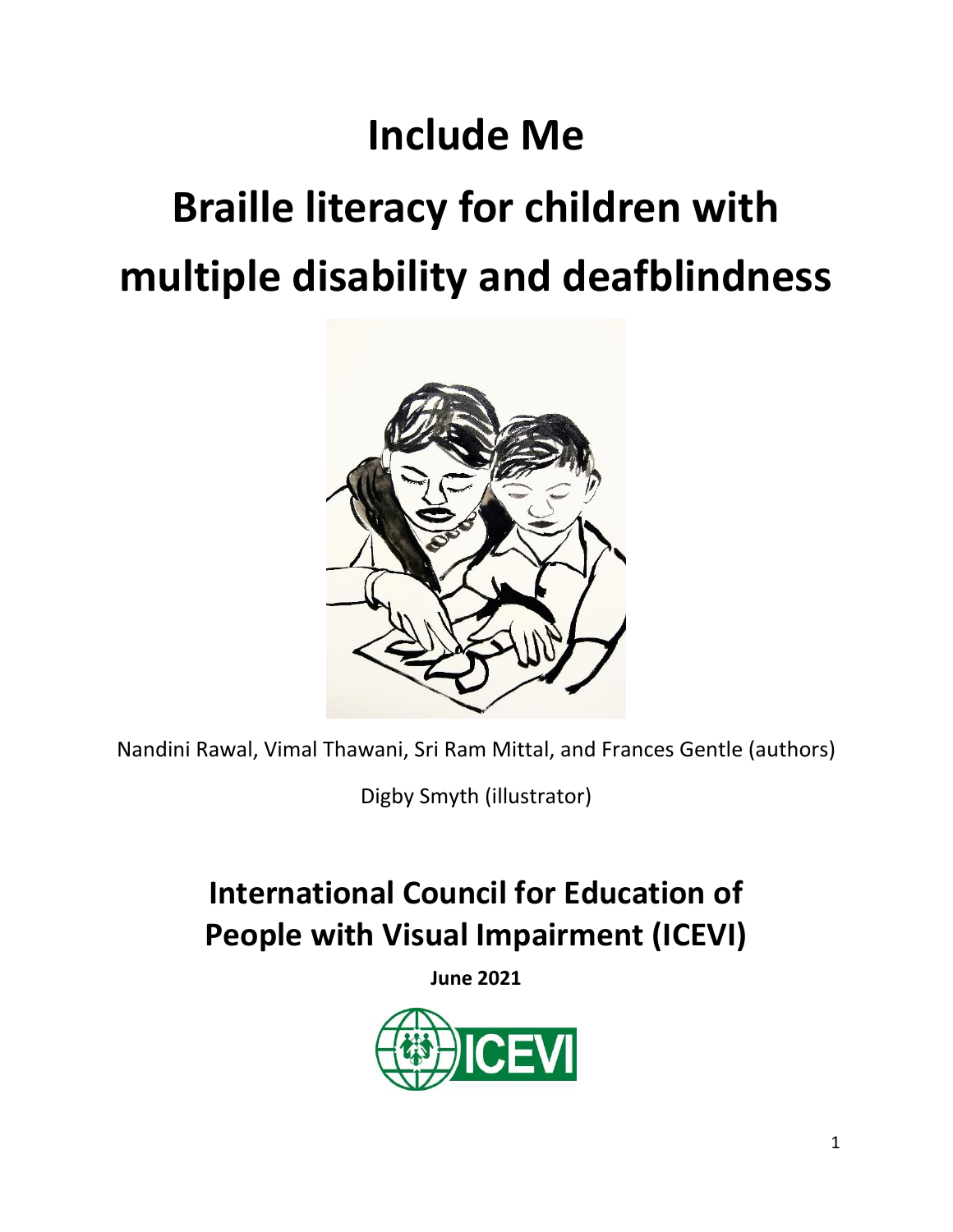#### **INTRODUCTION**

The overall aim of this resource booklet is to raise awareness about braille and its importance in education and social inclusion for children with blindness, deafblindness and multiple disability. The booklet's origins lie with the World Braille Council, which in 2018 resolved to work with ICEVI and the World Blind Union to provide educational support, including braille access, for children with multiple disability in developing countries. Underpinning the World Braille Council's resolution is the firm belief that all children can communicate and learn, and all children have the right to full inclusion in education and society. This right is proclaimed in the United Nations [Convention on the Rights of Persons with Disabilities](https://www.un.org/development/desa/disabilities/convention-on-the-rights-of-persons-with-disabilities.html) (2006, Articles 2, 9, 21 and 24), and the *[Inclusive Education Report](https://www.internationaldisabilityalliance.org/ida-inclusive-education-2020)* of the International Disability Alliance (2020, Section 2.2.1).

This booklet serves as a braille resource for parents and family members, and educators and community-workers who are concerned with health, community-based rehabilitation, and the welfare of children. The focus of the booklet is braille literacy for the following two groups of children and young people:

- 1. Children and young with two or more disabling conditions (termed multiple disability), including children with blindness and low vision, combined with an intellectual, developmental, physical, and/or social-emotional disability; and
- 2. Children and young people with deafblindness (also termed dual sensory disability), including children with blindness or low vision, combined with deafness or hard of hearing.

The content is drawn from research and practice in the field of disability and deafblindness, and is inspired by the parents and professionals who have championed the rights of children with deafblindness and multiple disability.

#### **Dedication**

ICEVI dedicates this publication to Mr Ajay Kumar Mittal, former Executive Committee Member of ICEVI and Secretary General of World Blind Union. A braille user himself, A.K. was a strong advocate for the right to education and braille literacy for children with blindness, deafblindness and multiple disability.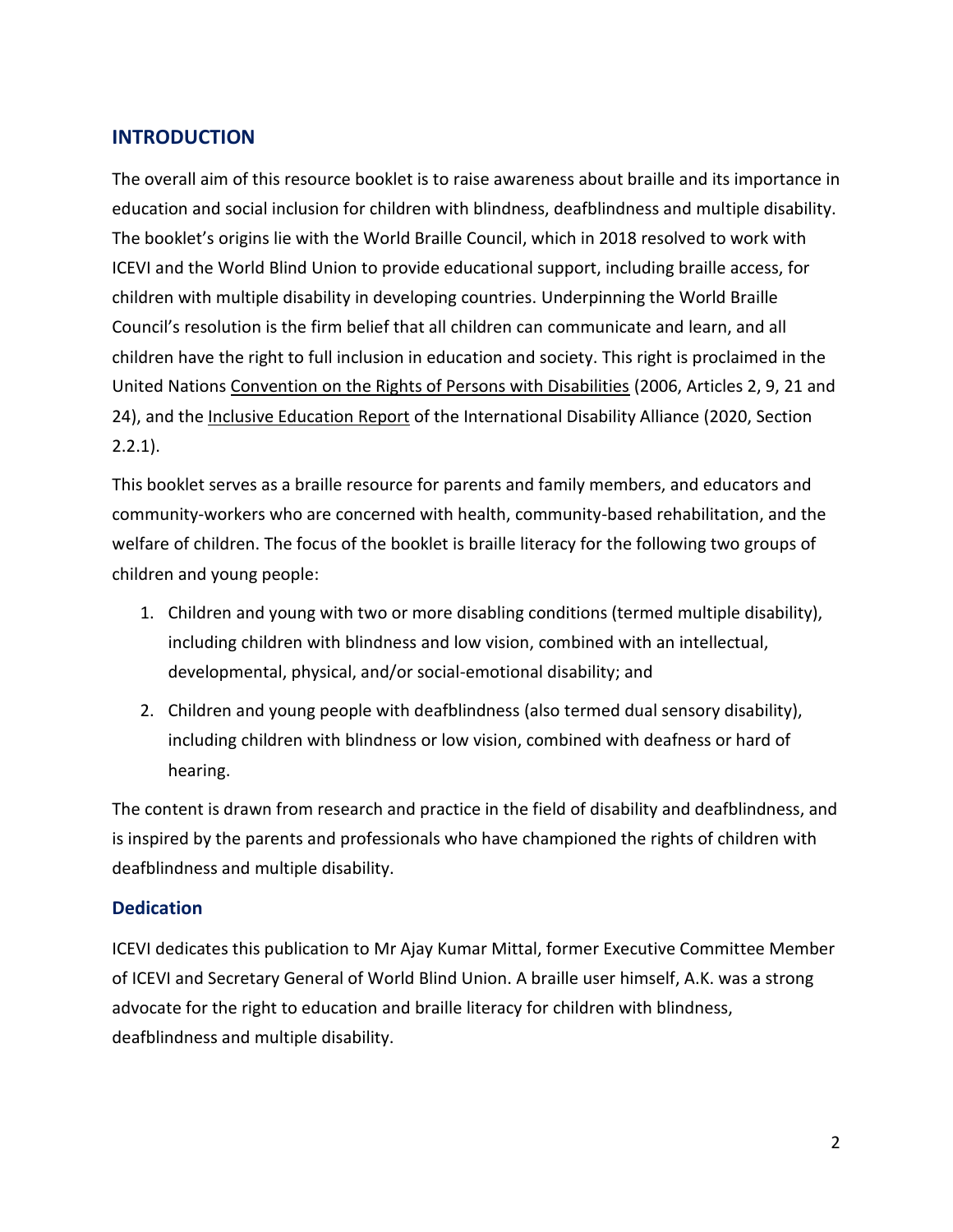#### **CHILDREN WITH MULTIPLE DISABILITY AND DEAFBLINDNESS**





Children and young people with multiple disability and deafblindness are a diverse group of individuals with unique abilities, needs and aspirations. In this booklet, the term **multiple disability** refers to sensory disability (vision, hearing) combined with one or more significant disabling conditions. These conditions may include brain injury, cerebral palsy, spina bifida, Down syndrome, Autism spectrum disorder, cleft palate, heart conditions, and cerebral malaria. The children may also have diabetes, thyroid disorders, epilepsy, and other medical conditions.

Some children are born with a disability (termed "congenital"), and others acquire their disability during childhood or later in life (termed "adventitious"). Causes of **congenital blindness, low vision and deafblindness** include premature birth, genetic conditions, trauma during childbirth, and exposure of the foetus to infection, injury, or harmful substances during the mother's pregnancy. Causes of **adventitious blindness, low vision and deafblindness** include brain tumours, eye and ear infections, and injuries that damage the sense of vision and/or hearing.

The foundation of a child's overall development is love and trusting relationships with parents and caregivers, and positive experiences of affection, physical closeness, comfort, and safety. Parents and caregivers of children with multiple disability and deafblindness may need to provide more structured exposure to people, emotions, experiences, objects, and community events to support their child's development. The nature and impact of a child's disability depends upon the combination and severity of conditions present. Children with multiple disability and deafblindness may have difficulties with communication, building social relationships, accessing information, interacting with others and the environment, completing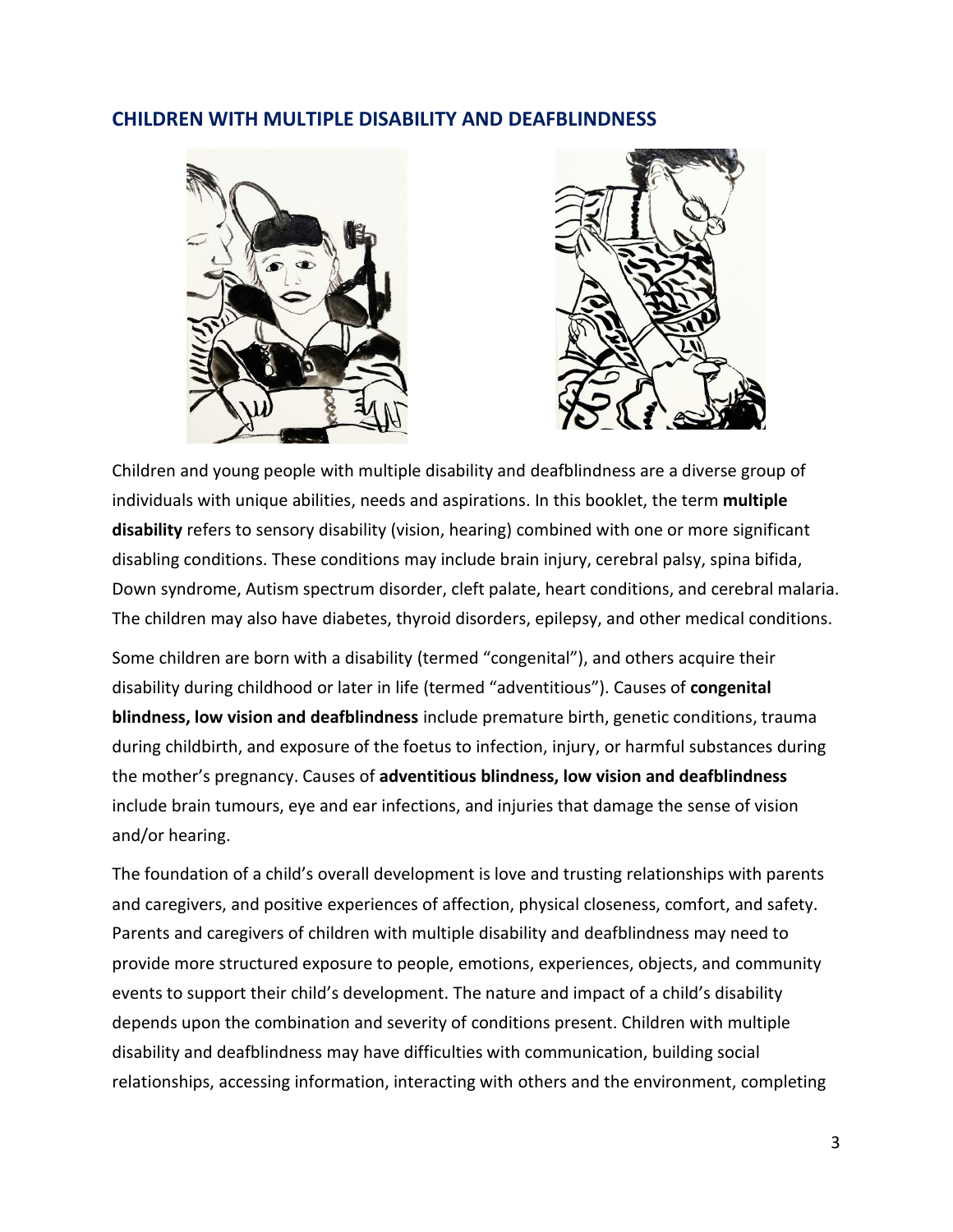daily living tasks, and moving about safely and independently. Notwithstanding any challenges, children with deafblindness and multiple disability have the capacity to learn and contribute to their families and communities. It is important that families and caregivers provide opportunities for their participation in family interactions and conversations, community outings, and day to day routines and experiences that promote the child's developmental growth and ability to develop language and literacy skills.

#### **LANGUAGE AND LITERACY DEVELOPMENT**

Literacy in a broad sense refers to listening, speaking, reading and writing, with use of a variety of communication systems and literary formats (print, braille, audio, digital). Each child with multiple disability and deafblindness interacts with their world in their own way and according to their capabilities. One child may read regular print and communicate using speech, while another may use braille and sign language.

Literacy emerges from the desire to communicate and use language to share ideas and interact with loved ones and others. Literacy skills are built upon learned experiences, beginning at birth, and continuing throughout a person's life. Children are born with the capacity and ability to learn to communicate. Communication begins with parent and infant bonding and early vocalisations and gestures. Natural and meaningful experiences within the family help the child to develop concepts and learn language. As the child grows and develops, and depending on the nature of the disability, the child begins to understand and acquire more formal language. Over time, the child engages with their world through family and community relationships and interaction.

Young children with sight generally observe and copy the activities or parents and family members. Young children with blindness, deafblindness and multiple disability will require additional sensory experiences to initiate and take part in turn-taking games, exploring books, scribbling with writing utensils, and watching others engage in literacy activities. As they develop and grow, the children discover that reading and writing can be both fun and purposeful.

Lowenfeld (1975) suggested exposing children who are blind to experiences that are concrete, offering opportunities to learn by doing, and enabling children to develop a wholistic understanding of concepts. These experiences may include tactually exploring and manipulating objects, including objects that relate to stories, putting on clothes, and preparing a meal. Meal preparation, for example, may start with going to the local market with a parent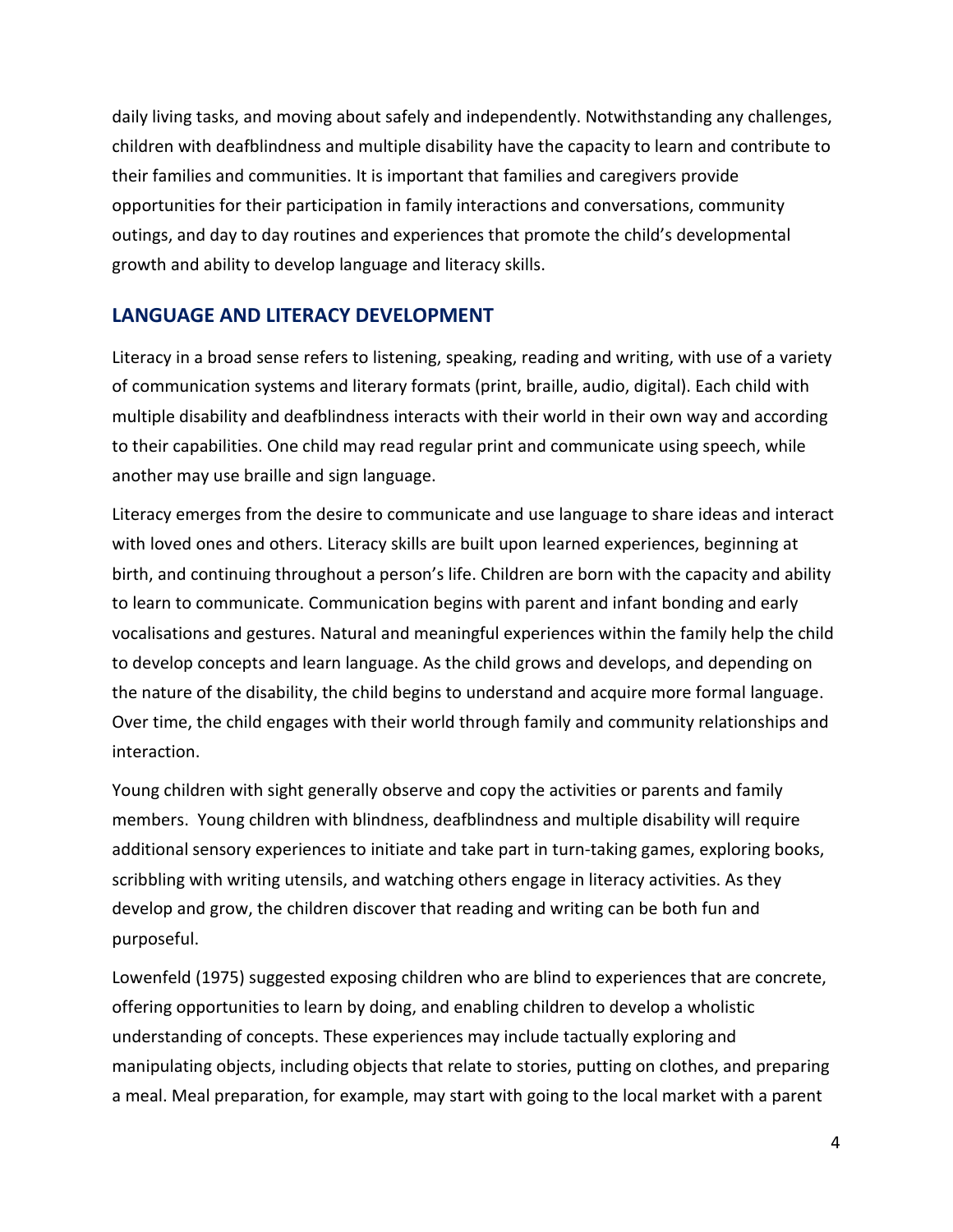or caregiver. During the outing, the adult provides safe opportunities for the child to interact with shopkeepers and the busy market environment through the senses of touch, smell, taste, and hearing. The child beings to learn about where food comes from, local commerce, and how to engage with stall holders and exchange money for produce.



Listed below are some tips for promoting communication and early literacy skills for children with deafblindness and multiple disability. The usefulness of these tips will vary from child to child, depending on how they communicate and interact with others.

#### **Tips for promoting language and early literacy skills**

- Introduce the child to unaided and aided communication methods. **Unaided** communication methods include vocalisations, gestures, and manual signs, such as the deafblind manual alphabet which is spelled out on the child's hand. **Aided** communication methods include use of objects, pictures, tactile and large print symbols, pencils, braille slate and stylus, Braille machine, and paper.
- Encourage the child to use their hands to touch, explore and manipulate objects. Provide activities that promote the child's fine motor skills, including opening and closing containers; putting on clothes with buttons, belts and zippers; and taking part in growing plants and vegetables.
- Use a variety of intonation gestures, signs, objects, and tactile items to engage the child in conversation and storytelling activities.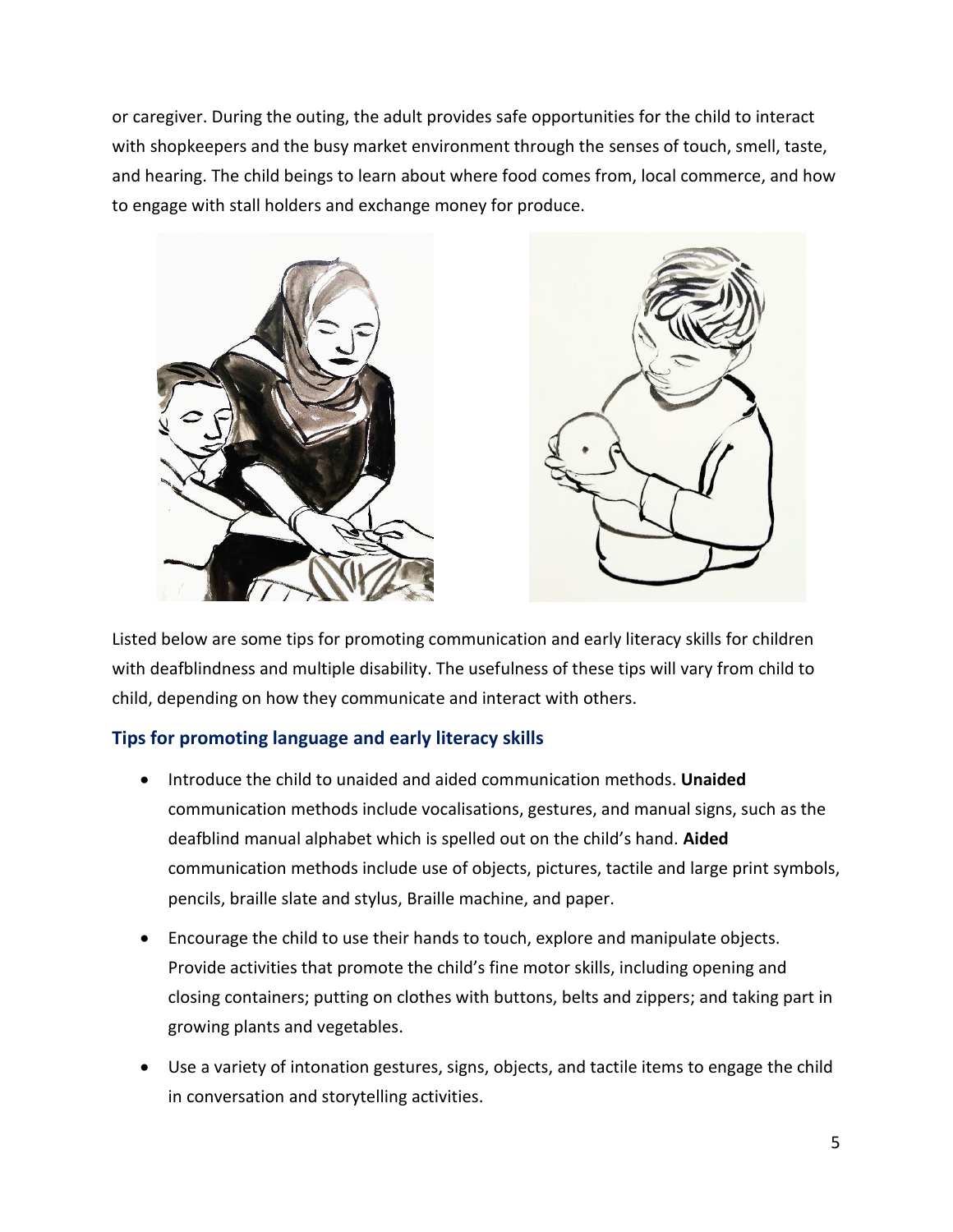- Involve the child in meaningful conversations. Talk to the child when cooking, washing, and sweeping. Describe what you are seeing and doing and give the child time to process what is said and respond. Encourage the child to respond by voice and gesture.
- Provide opportunities for turn-taking during shared activities, allowing the child to make choices and express needs and wants. Give the child time to respond.
- Encourage play with other children, as much of the learning in the early years is through play, imitation, pretend games and having fun.
- Introduce concepts into activities and routines, for example, soft/hard, dry/wet, up/down, in/out.
- Encourage family members to include the child in reading and writing games and activities.

# **INTRODUCTION TO BRAILLE**

*"The significance of braille's contribution is critical: without a system of effective communication through reading and writing, the education of blind children would undoubtedly have remained as it had been through the Middle Ages"* - Lowenfeld, 1975

Braille is a tactile script used by persons with visual impairment for accessing printed material. Braille was developed by a Frenchman called Louis Braille (1809-1852), who was himself blind. Louis Braille was born on 4<sup>th</sup> January 1809 in Coupvray, a village 36 miles east of Paris, France. He lost his sight around the age of four years, and in 1821 at the age of 15, he developed a tactile script for reading and writing the French alphabet of 39 letters. Since then, Louis Braille's tactile script has become the basis of national braille codes in over 142 countries and has made an enormous contribution to the dignity, self-worth, and empowerment of persons with visual impairment of all ages.

Braille provides people with blindness and severe low vision with the means to acquire essential literacy skills for excelling in all spheres of life, including education, employment, and the broader society. Braille provides people with multiple disability and deafblindness with an important means of communication, concept development, and access to information and the wonderful world of stories and books.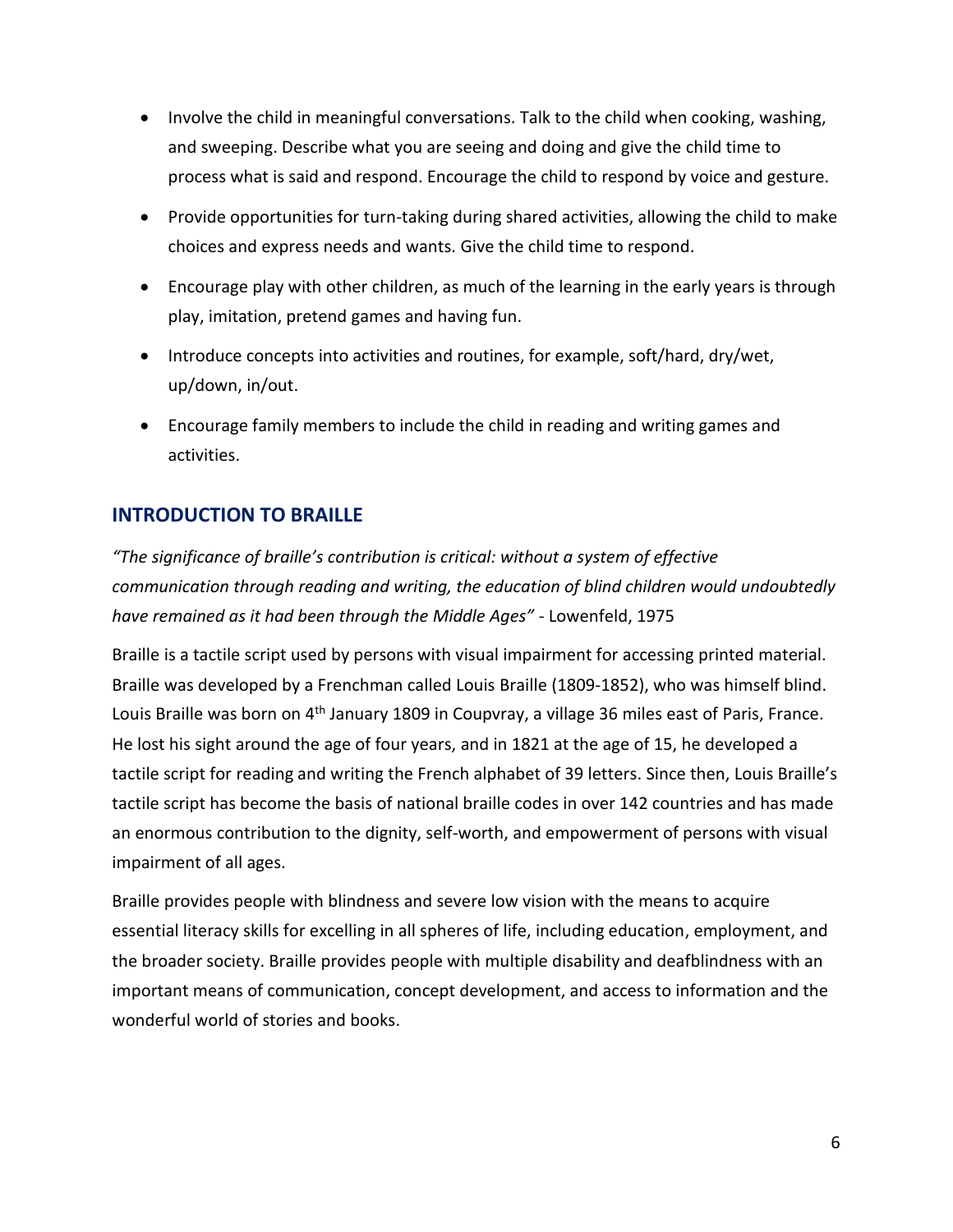#### **Braille script**

The braille script (or code) is based on six raised dots, called the "braille cell". These six dots are arranged in two vertical columns of three dots each, or in three horizontal rows of two dots each. The three dots of the left column are numbered as 1, 2 and 3 from top to bottom. The three dots of the right column are likewise numbered as 4, 5 and 6 from top to bottom. A space between words is represented by a braille cell with no dots.

#### **The braille cell**



The beauty and uniqueness of this tactile script is that all the languages of the world, including mathematics and other technical material, can be represented in braille using different combinations of braille dots.

#### **Braille letters**

The braille letters "a" to "j", shown in the first line of the diagram below, consist of ten combinations which are formed using the four dots of the upper parts of the braille cell, that is, combinations of dots 1, 2, 4 and 5. The braille letters "k" to "t" in the second line repeat the first line with the addition of dot 3. For example, the letter "k" is made of letter "a" (dot 1) plus dot 3.

The third line of braille letters, "u" to "z", except for the letter "w", repeats the second line, with the addition of dot 6. For example, the braille letter "u" is made up of letter "k" (dots 1 and 3), plus dot 6. The braille letter "w" does not follow the dot pattern of the other letters as the French language does not include the letter "w". As a result, Louis Braille did not include "w" in his braille alphabet. The letter "w" is formed by the dots 2, 4, 5 and 6.

In the diagram below, each braille letter is shown by the bold black dots in the braille cells.

|        | a                          | $\mathsf{b}$   | $\mathsf{C}$     | $\mathsf{d}$              | e f                                                                                                                                                                                                                                                                                                                                                                                          |                                                                                                                                                                                                                                 |                |                  | g h i                   |                |
|--------|----------------------------|----------------|------------------|---------------------------|----------------------------------------------------------------------------------------------------------------------------------------------------------------------------------------------------------------------------------------------------------------------------------------------------------------------------------------------------------------------------------------------|---------------------------------------------------------------------------------------------------------------------------------------------------------------------------------------------------------------------------------|----------------|------------------|-------------------------|----------------|
| Line 1 | $\frac{1}{2}$<br>$\ddotsc$ | $\frac{1}{2}$  | $\ddot{\cdot}$   |                           | $\frac{1}{2} \frac{1}{2} \frac{1}{2} \frac{1}{2} \frac{1}{2} \frac{1}{2} \frac{1}{2} \frac{1}{2} \frac{1}{2} \frac{1}{2} \frac{1}{2} \frac{1}{2} \frac{1}{2} \frac{1}{2} \frac{1}{2} \frac{1}{2} \frac{1}{2} \frac{1}{2} \frac{1}{2} \frac{1}{2} \frac{1}{2} \frac{1}{2} \frac{1}{2} \frac{1}{2} \frac{1}{2} \frac{1}{2} \frac{1}{2} \frac{1}{2} \frac{1}{2} \frac{1}{2} \frac{1}{2} \frac{$ | $\ddot{\cdot}$                                                                                                                                                                                                                  | $\ddot{\cdot}$ | $\ddot{\bullet}$ | $\ddot{\bullet}$ :      | $\ddot{\cdot}$ |
|        | $\mathsf k$                |                | m                | m                         | $\mathbf{o}$                                                                                                                                                                                                                                                                                                                                                                                 | p                                                                                                                                                                                                                               | q r            |                  | $\overline{\mathsf{S}}$ | $\mathsf{y}$   |
| Line 2 |                            |                |                  |                           |                                                                                                                                                                                                                                                                                                                                                                                              | الله عليه الله عليه الله عليه الله عليه الله عليه الله عليه الله عليه الله عليه الله عليه الله عليه الله عليه<br>- الله عليه الله عليه الله عليه الله عليه الله عليه الله عليه الله عليه الله عليه الله عليه الله عليه الله علي |                |                  |                         | $\ddot{\cdot}$ |
|        | u                          | $\mathsf{v}$   | W                | $\boldsymbol{\mathsf{x}}$ |                                                                                                                                                                                                                                                                                                                                                                                              | $\mathsf{Z}$                                                                                                                                                                                                                    |                |                  |                         |                |
| Line 3 | $\frac{1}{2}$              | $\ddot{\cdot}$ | $\ddot{\bullet}$ | $\frac{1}{2}$             | $\ddot{\cdot}$                                                                                                                                                                                                                                                                                                                                                                               | $\ddot{\cdot}$                                                                                                                                                                                                                  |                |                  |                         |                |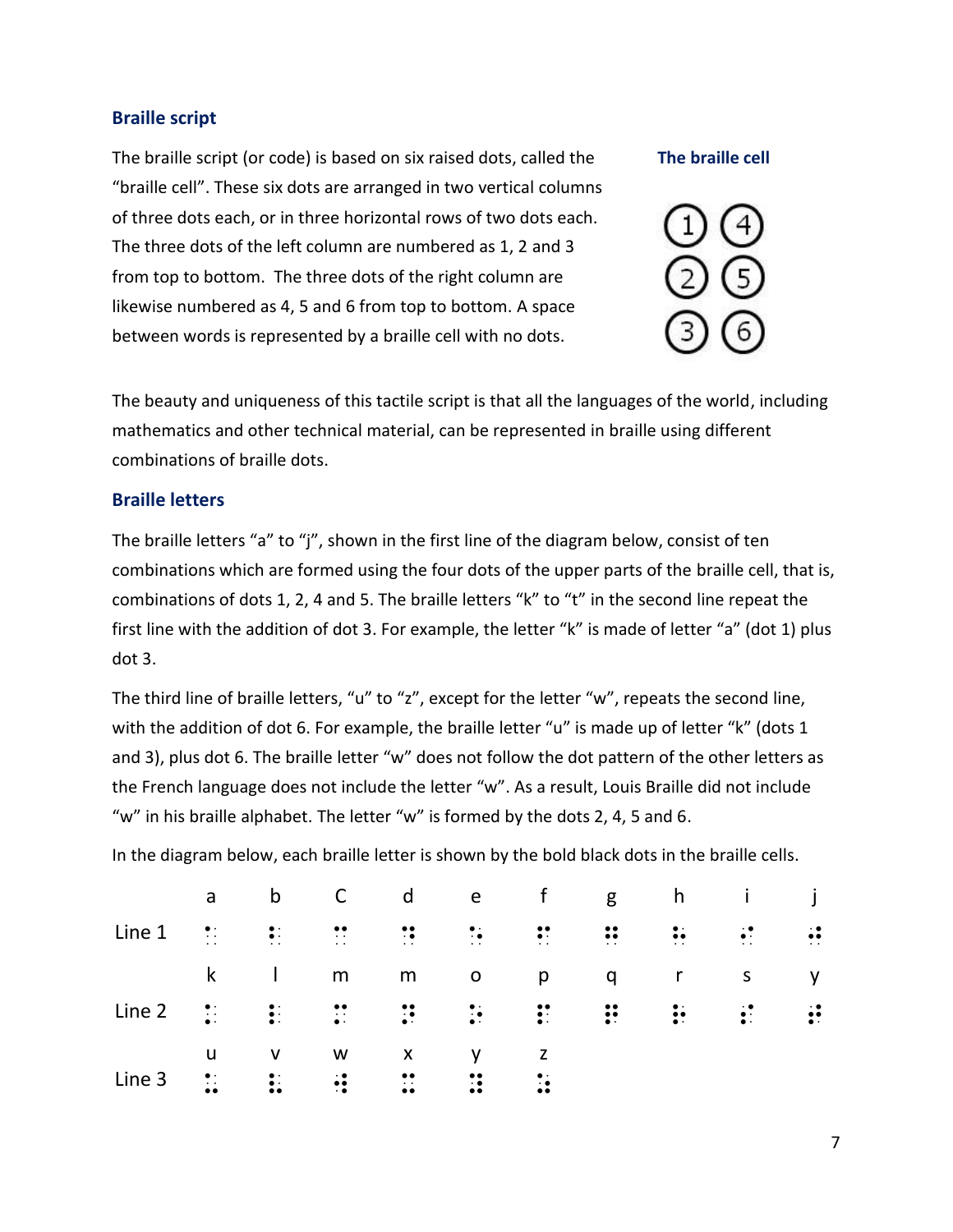#### **Braille contractions**

Words can be written in uncontracted and contracted braille. In **uncontracted braille**, each print letter is represented by its corresponding braille letter. The word "dog" for example, is shown in braille as "d" (dots 1, 4, 5), "o" (dots 1, 3, 5), and "g" (dots 1, 2, 4, 5). In **contracted braille**, braille signs are used to represent parts of words or whole words. The print letter "b" in uncontracted braille, for example, is represented by the braille letter "b" (dots 1, 2). In contracted braille, for example, the letters of the alphabet are used to represent whole words where they are standing alone and not part of a longer word. The word "but", for example, is represented by the braille letter "b" when it is standing alone, that is, with a space on either side of the braille letter.

Appendix 1 presents some common braille contractions used in English braille codes.

#### **Braille numbers**

The numbers 1 to 9 and 0 (zero) are represented by the letters "a" to "j", preceded by a numeric indicator (dots 3, 4, 5 and 6), as shown in the diagram below.

|                                                                                                            | 1 2 3 4 5 6 7 8 9 0                                                                                                                                                                                                                                                                                                                                                                                                                                                                                                                                                               |  |                                 |                                                                                                                                                                                                                                          |                                                                                   |                                 |
|------------------------------------------------------------------------------------------------------------|-----------------------------------------------------------------------------------------------------------------------------------------------------------------------------------------------------------------------------------------------------------------------------------------------------------------------------------------------------------------------------------------------------------------------------------------------------------------------------------------------------------------------------------------------------------------------------------|--|---------------------------------|------------------------------------------------------------------------------------------------------------------------------------------------------------------------------------------------------------------------------------------|-----------------------------------------------------------------------------------|---------------------------------|
| . The contract is a contract of the contract of $\mathbf{r}$<br>$\bullet\bullet\cdots\bullet\bullet\cdots$ | $\mathbf{r} \cdot \mathbf{r}$ and $\mathbf{r}$ are assumed to the contract of the contract of the contract of the contract of the contract of the contract of the contract of the contract of the contract of the contract of the contract of<br>. In the case of the contract of the contract of the contract of the contract of $\mathbf{r}$<br>. As a construction of the second second second and $\sim$ . The second second second second second second second second second second second second second second second second second second second second second second seco |  | $\cdot \bullet \bullet \bullet$ | . The contract of the contract of the contract of the contract of the contract of the contract of the contract of the contract of the contract of the contract of the contract of the contract of the contract of the contrac<br>$\cdot$ | $\cdot \bullet \bullet \cdot$<br>$\bullet\bullet\cdots\qquad\bullet\bullet\cdots$ | $\cdot \bullet \bullet \bullet$ |

Examples:

- The number 6 is represented in braille by the numeric indicator followed by the letter "f" (dots 1, 2, 4).
- The number 10 is represented in braille by the numeric indicator followed by the letters "a" (dot 1) and "j" (dots 2, 4, 5).
- The number 105 is represented in braille by the numeric indicator followed by the letters "a", "j" and "e".

| - 6                             | 10                                                | 105                                                                                                                                                                                                                                                                                                                                                                                                                                                                                                                                             |
|---------------------------------|---------------------------------------------------|-------------------------------------------------------------------------------------------------------------------------------------------------------------------------------------------------------------------------------------------------------------------------------------------------------------------------------------------------------------------------------------------------------------------------------------------------------------------------------------------------------------------------------------------------|
| $\cdot \bullet \bullet \bullet$ | $\cdot \bullet \bullet \cdot \cdot \cdot \bullet$ | $\mathbf{r} \bullet \mathbf{r} \bullet \mathbf{r} \rightarrow \mathbf{r} \bullet \mathbf{r} \bullet \mathbf{r} \bullet \mathbf{r} \bullet \mathbf{r} \bullet \mathbf{r} \bullet \mathbf{r} \bullet \mathbf{r} \bullet \mathbf{r} \bullet \mathbf{r} \bullet \mathbf{r} \bullet \mathbf{r} \bullet \mathbf{r} \bullet \mathbf{r} \bullet \mathbf{r} \bullet \mathbf{r} \bullet \mathbf{r} \bullet \mathbf{r} \bullet \mathbf{r} \bullet \mathbf{r} \bullet \mathbf{r} \bullet \mathbf{r} \bullet \mathbf{r} \bullet \mathbf{r} \bullet \mathbf{$ |
| $\cdot \bullet \bullet \cdot$   | $\cdot \bullet \cdot \cdot \bullet \bullet$       |                                                                                                                                                                                                                                                                                                                                                                                                                                                                                                                                                 |
| $\bullet\bullet\;\cdot\;\cdot$  | $\bullet\bullet\quad \cdot\quad\quad \cdot\quad$  | $\bullet\bullet\quad \cdot\quad \cdot\quad \cdot\quad \cdot\quad \cdot\quad \cdot$                                                                                                                                                                                                                                                                                                                                                                                                                                                              |

#### **BRAILLE FOR CHILDREN WITH MULTIPLE DISABILITY AND DEAFBLINDNESS**

#### **Helen Keller**

*"Through the magic of six dots the gates of knowledge have been flung wide, and the blind of each country can enter the world of enchantment beyond the reach of physical sense. Never at*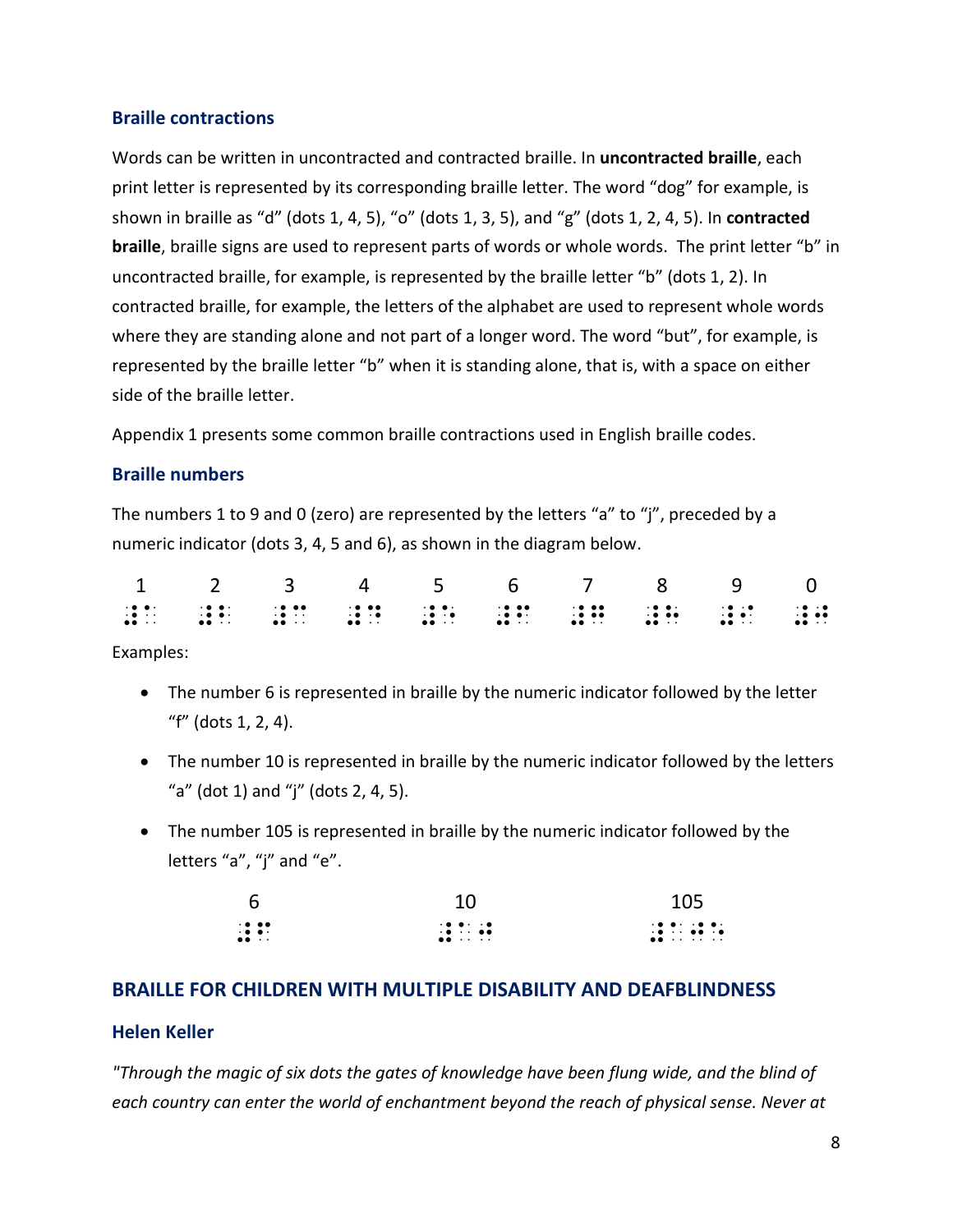*any time are we so free as when we hold a beloved book on our knee, and the braille dots flash into our fingers the greatness, the wonder, the boundlessness of life."* - Helen Keller, 1930

Education is as important for young children with multiple disability and deafblindness as it is for all children. The life story of Helen Keller (1880-1968) brings into focus the importance of braille and touch communication systems for persons with deafblindness. Helen Keller was born in Alabama, USA, in 1880 and lost her sight and hearing before the age of two. Until the age of seven, she communicated with her family using a system of home signs.

Helen Keller's world changed at age 7, when Anne Sullivan became her teacher and life-long companion. Using the sense of touch, Anne Sullivan taught Helen Keller language and how to read and write in braille. Helen Keller became the first person with deafblindness to complete a Bachelor of Arts degree. During her life, she was an educator, author, and campaigner for the rights of women and persons with disabilities.

Helen Keller's life story has inspired families and educators to demand the same rights for their children with deafblindness as all children, including the right to full inclusion in education and society.

#### **Children with multiple disability and deafblindness**

The child with multiple disability or deafblindness may take longer to understand braille concepts and the braille script than children with blindness and no other disability. An emphasis first on emergent literacy skills will assist the child to develop the sense of touch which is essential for braille reading, and willingness and interest in exploring objects and tactile materials. Depending on the nature of the child's capabilities, short braille reading and writing sessions of 15-20 minutes duration may assist in transferring the child's tactile experiences into stored memories. Reading and writing activities should be part of the family's daily routines, so that literacy development happens naturally. Shared reading and writing experiences, with the child in close proximity to the reader or writer will spark the child's awareness and interest in literary activities.

The following tips are offered as suggestions for sparking the child's interest in stories and books.

#### **Tips for promoting an interest in books and stories**

• Read interesting and favourite stories repeatedly with the child, to develop their familiarity with the structure of stories and memory of the story line.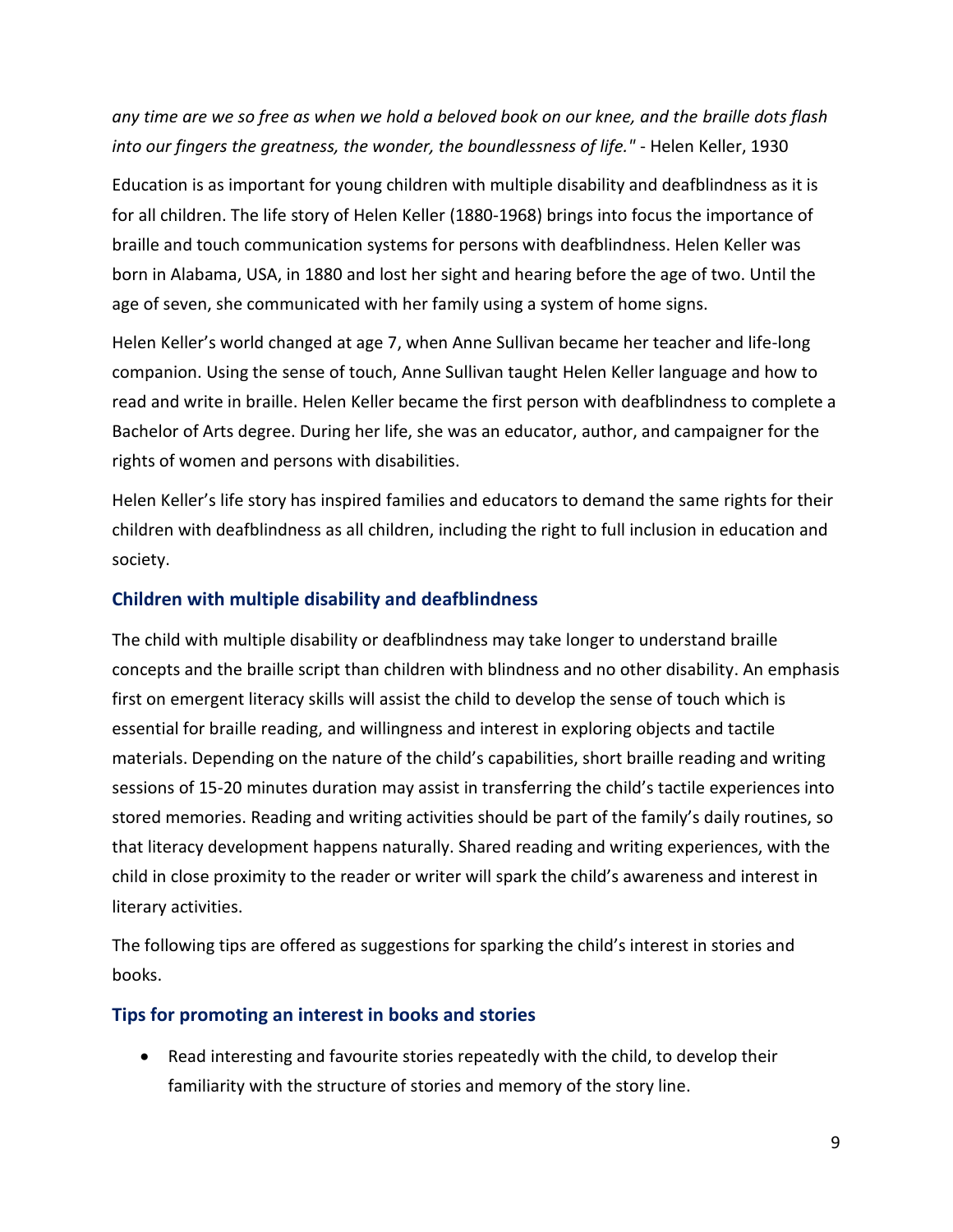- Encourage the child to feel the braille dots as stories are being read to them.
- Offer the child objects and other tactile items to explore that relate to the braille story.
- Provide opportunities for interaction. Pause during the story and allow the child to feel the braille dots and tactile items and anticipate what comes next.
- Include the child in creating tactile story books about their real-life experiences and interests, for example, stories about "My Day", "My family", and "I like".
- Assist the child to hold the book and turn the pages, looking and/or touching the pictures.
- Encourage the child to play with braille writing equipment, such as a braillewriter and slate and stylus.
- Discover if the child prefers print and/or tactile books. Children with some remaining vision may prefer books with a combination of large print and braille, with visual and tactile pictures.
- Introduce print and book concepts:
	- o Books have parts (front and back covers, titles, title pages, binding).
	- o Books are created by authors.
	- o Books may have pictures that are created by illustrators.
	- o Publishers publish books.
	- o Books are read from left to right, and top to bottom of page.
	- o Pages are turned one at a time.
	- o The words (and pictures) usually tell the story.

# **Tips for promoting development of fine tactile discrimination, finger and hand dexterity, and spatial orientation**

- Promote spatial orientation and tactile discrimination through movement and touch during daily routines, including during shared music, songs, and dance.
- Provide opportunities for the child to touch and feel objects and materials with distinct textures and different functions, for example, different shows, clothing or kitchen items, or the contrasting textures of a broom, mop, duster, and cleaning cloth. Begin with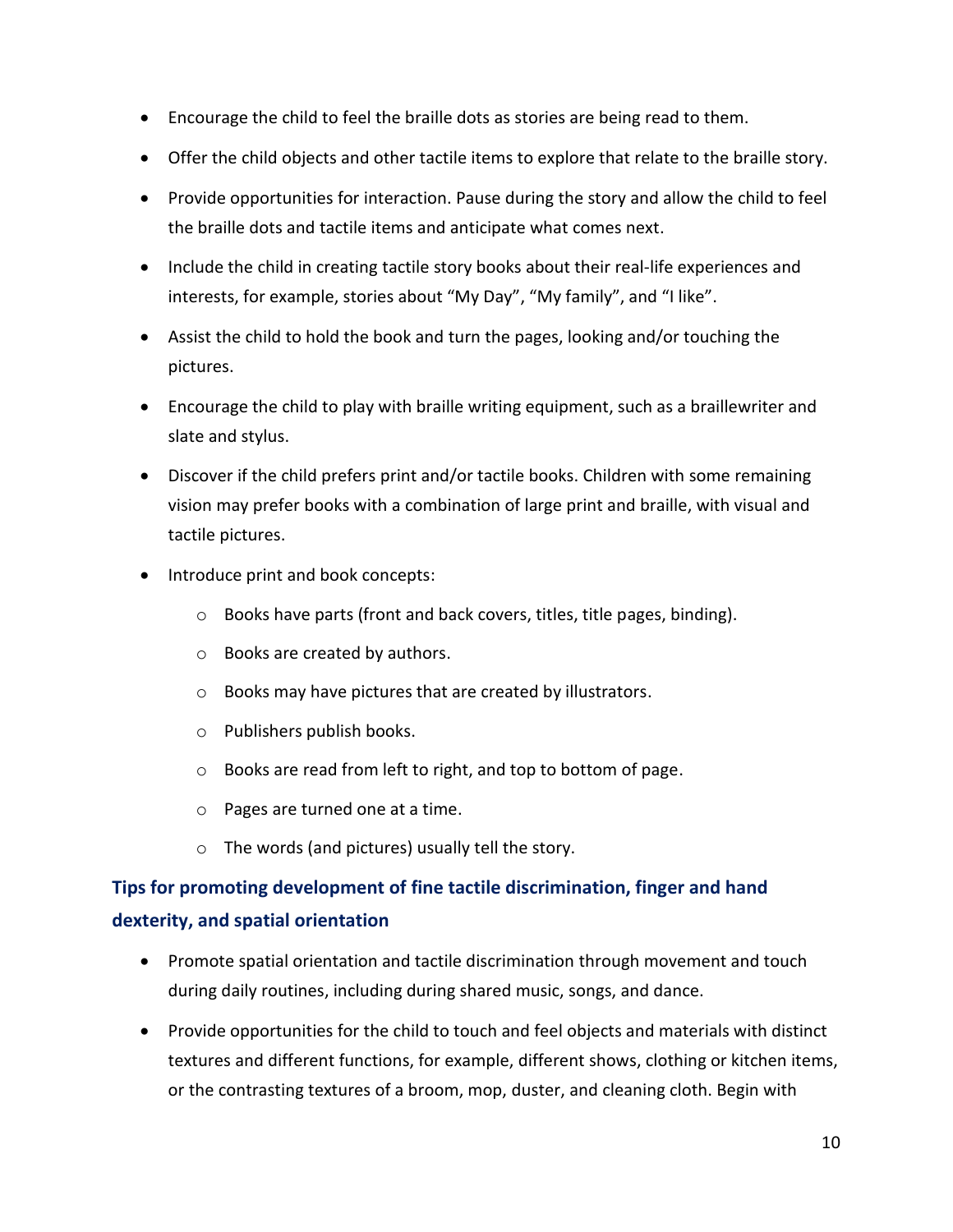textures which feel very different from each other and then introduce textures with smaller differences. These activities should be repeated regularly so that the child develops fine tactile discrimination, object familiarity, and willingness to reach out and explore with the hands.

- Encourage the child to sort, match and arrange small objects. Include items that are familiar to the child, ensuring the child is positioned comfortably and the objects are within easy reach. For children with blindness and restricted movement, objects should be close enough for the child to discover incidentally when moving their hands, arms, and legs.
- Invite the child to put small objects in containers that are lined up in a row. Encourage the child to use one hand to locate and hold each container, and the other hand to place an object in it, moving from left to right across the row of containers.
- Depending on the child's sensory, motor and cognitive abilities, introduce a communication schedule of objects arranged in order of activity or event. A breakfast schedule, for example, may include a cup (signalling drink), a bowl and spoon (signalling food), and a toothbrush (signalling teeth brushing). Teach the child to indicate their choice by touching the object representing the chosen activity.
- Introduce the child to matching braille with real objects and sounds. The child learns to associate the shape of the braille letter or word with the matched object or sound and starts to understand that the braille can be used to represent the matched objects. With practice and repetition, the individual shapes of the braille letters and words will make sense to the child.
- Attach large print and braille words in places where the child can touch them by chance or intentionally. Braille words may include the name of the child and easy to read words that have meaning to the child, such as "I", "me", familiar animals, the child's name, and names of family members. Finding the braille words will motivate the child to learn their meaning and to discover other brailled words in their environment.
- Over time, encourage the child to independently explore and use reading and writing materials, including braille and large print books, and braille writing equipment.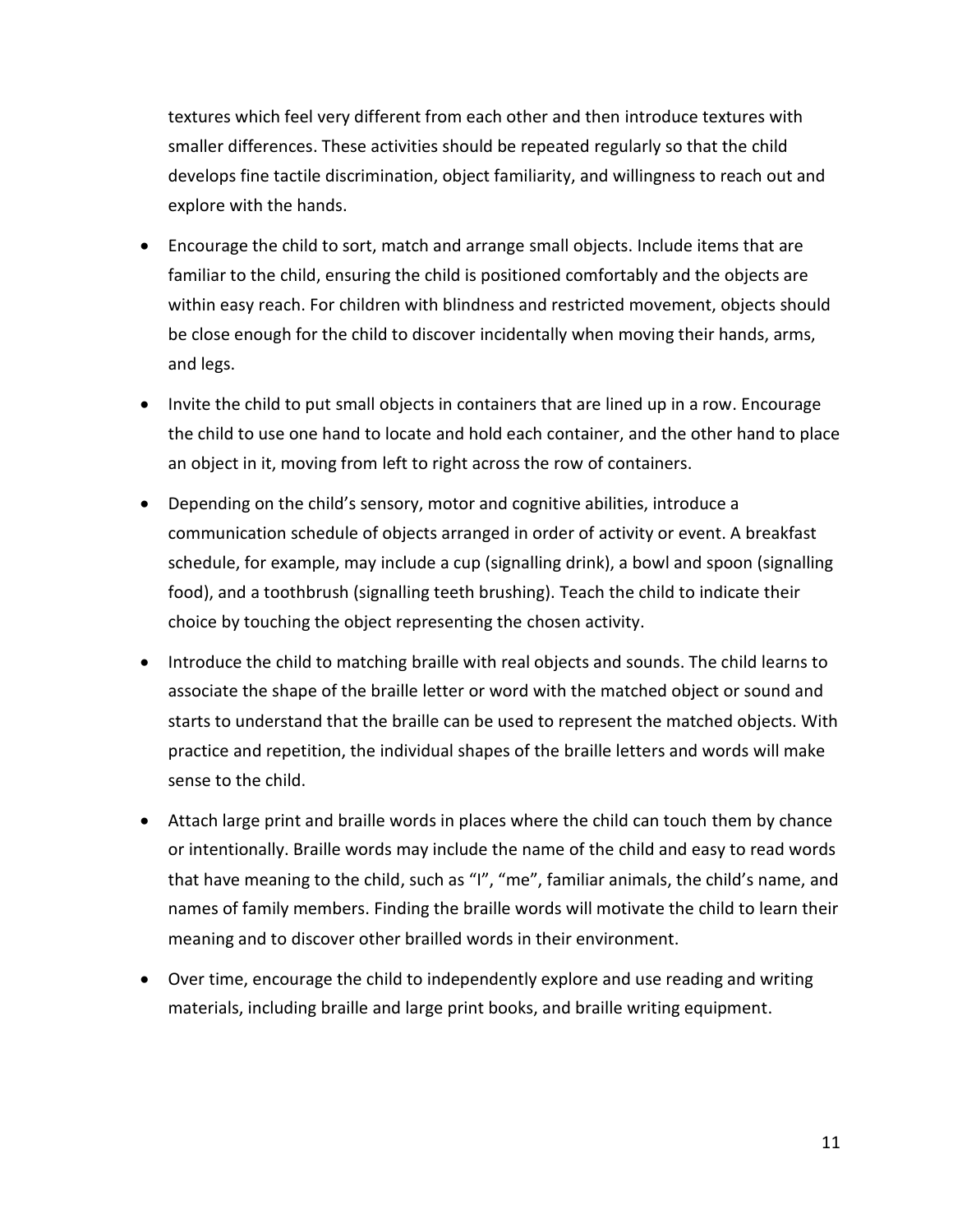

# **Tactile perception and braille reading and writing**

The ability to read braille involves perceiving braille dots as meaningful letters, words, and stories. As a braille learner moves their fingers along a line of braille, touch receptors in the finger pads send electrical pulses to the visual cortex where the information is understood as language. This ability is known as tactile perception. Children who have reduced sensitivity in their finger pads will require additional time to develop their tactile perception abilities.

Children with multiple disability and deafblindness will benefit from activities and games that promote tactile perception and introduce braille concepts and the braille code. During the emergent literacy stage, braille dot patterns can be introduced as trees, houses, people, animals, birds, stones, ducks in a river, and cars and motorbikes on a road. Dr Sally Mangold (1935-2005), a respected researcher and teacher of braille in the United States, developed a program of tactual perception and braille letter recognition. Several of her ideas have been adapted in the activities presented in Appendices 2 and 3.

Presented below are early braille reading and writing tips which may be useful for braille teachers supporting children with deafblindness and multiple disability.

#### **Tips for promoting effective braille reading techniques**

- Use the fingers pads of both hands for reading braille.
- Read braille with the finger pads.
- Slightly curve the fingers and rest them lightly on each line of braille.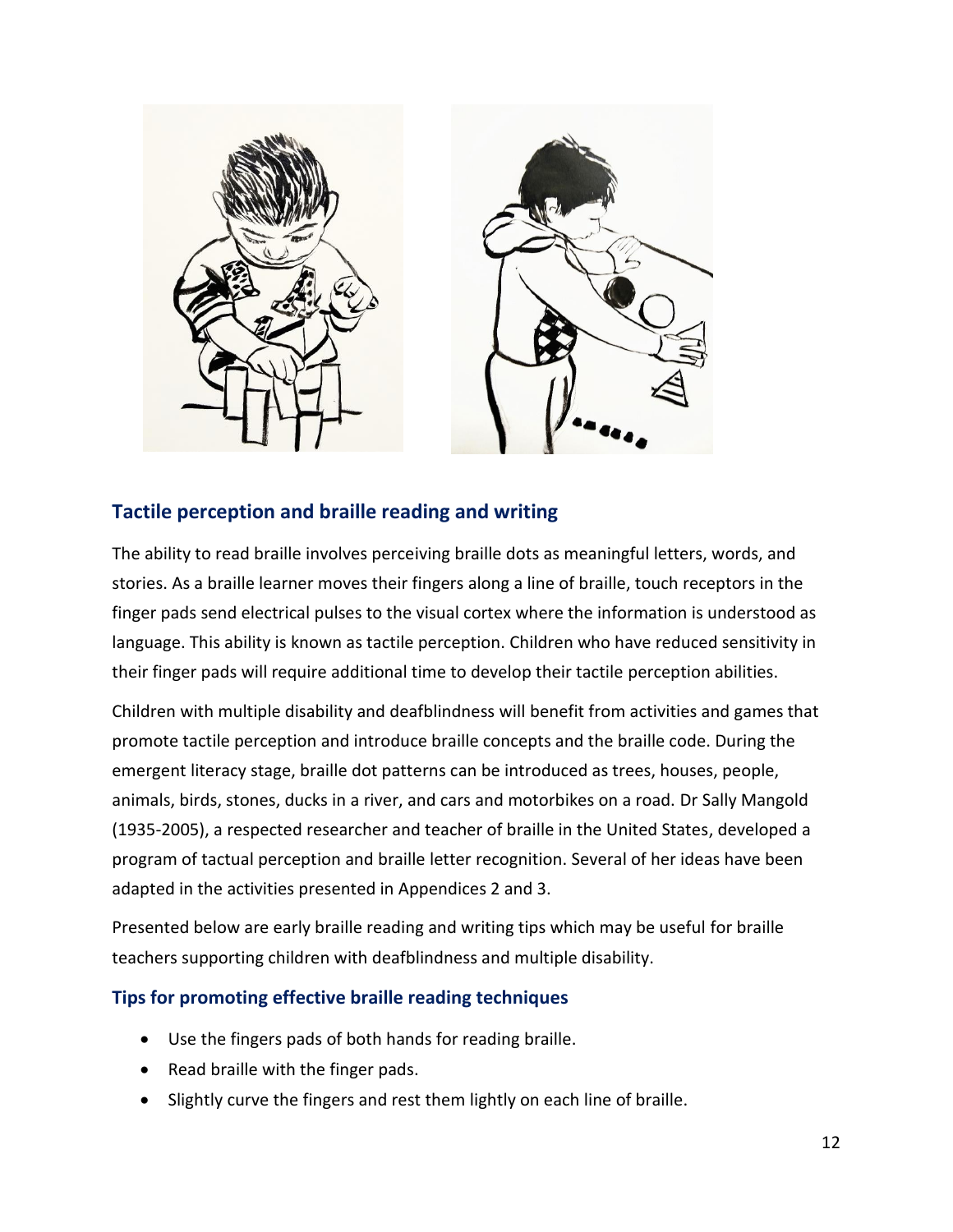- Slightly elevate the wrists of both hands.
- Touch the braille dots lightly as it increases the sensitivity of the finger pads for braille reading.
- Read across lines of braille from left to right, keeping the fingers of both hands together, with the thumbs tucked underneath.



#### **Tips for promoting early braille writing skills**

- o Introduce braille reading and writing at the same time.
- o Encourage the child to observe and participate in writing activities, offering opportunities for the child to touch and feel the hands of the person writing and also their writing implements.
- $\circ$  Assist the child to poke holes or create tactile lines in a piece of paper using the tip of a pen, a braille stylus, or a spur wheel. Position a small piece of carpet material, folded newspaper, or rubber matting (e.g., mouse pad) under the paper during the activity, to help increase the tactile holes and lines made by the child. Turn the paper over and let the child feel the bumps they have made.
- o Encourage expression through gestures, clay, scribbling, and use of writing implements that the child is comfortable with. This may include pens, pencils, braille slate and stylus, braille writing machine and paper.

#### **Tips for promoting independence**

- Provide hand-under-hand support when needed. The hands of the parent or braille teacher should be positioned under the child's hands, enabling the child to be in control of the activity and the decision to touch or withdraw their hands.
- Model braille reading techniques with child's hands resting on the reader's hands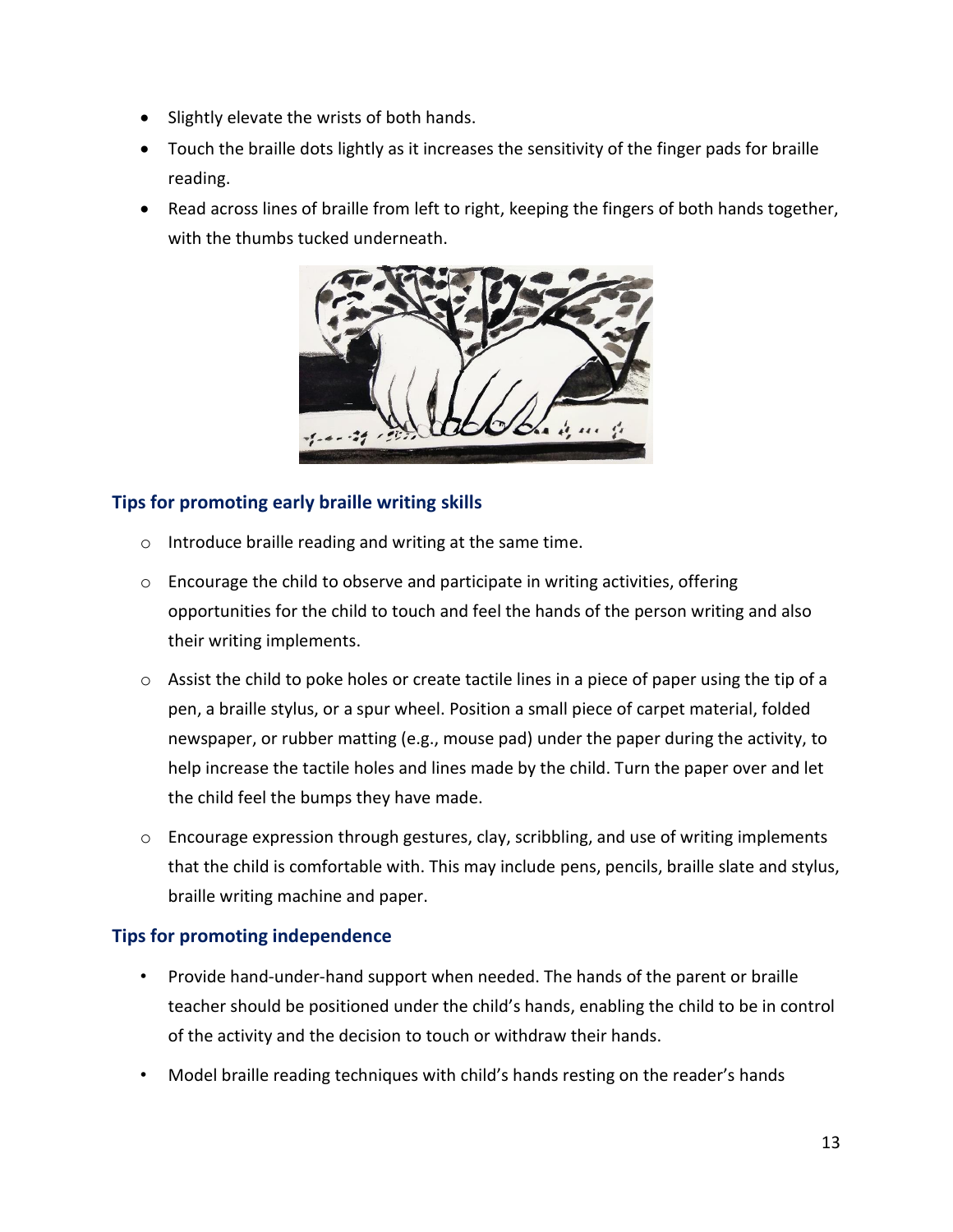- Avoid giving prolonged tactile or verbal guidance. Allow the child to concentrate on the task without distraction and self-discover.
- Allow time for the child to process the activity and to respond before intervening with extra instructions and support.
- Break tasks down into small achievable steps so that the child experiences success. Offer encouragement and celebrate the child's progress.
- Avoid making negative comments to the child. Errors are a part of life and provide opportunities for learning.

#### **Braille writing equipment**

In many countries, braille is written with a braille slate and a stylus. This equipment is low cost and portable. There is a variety of braille slates, including four- and eight-line slates, and multiline slates that take A4-size paper. The paper is positioned between the front and back plate of the slate and each dot is punched separately into the paper using the point of the stylus. To read the braille, the paper is removed from the slate and turned over.

Another method is to write braille using a mechanical or electronic braille writer. Although far more expensive than the low-tech slate and stylus, braille writers are more convenient, as braille letters and words are created using the six keys of the brailler. The braille may be checked during the writing process and any errors corrected. Braille may also be produced using an electronic braille embosser attached to a computer. Braille embossers enable the rapid production of multiple copies of braille texts. In some countries, refreshable braille displays are used to read electronic braille. These devices are connected to a computer, smart phone, iPad, or other device for the sharing of print and braille files, accessing information on the internet, and communicating via email and social media.

The website of the American Foundation for the Blind (AFB) includes short instructional videos on braille writing tools and technology, including the slate and stylus, Perkins brailler, braille transcription software, and braille embossers (details included in Appendix 4).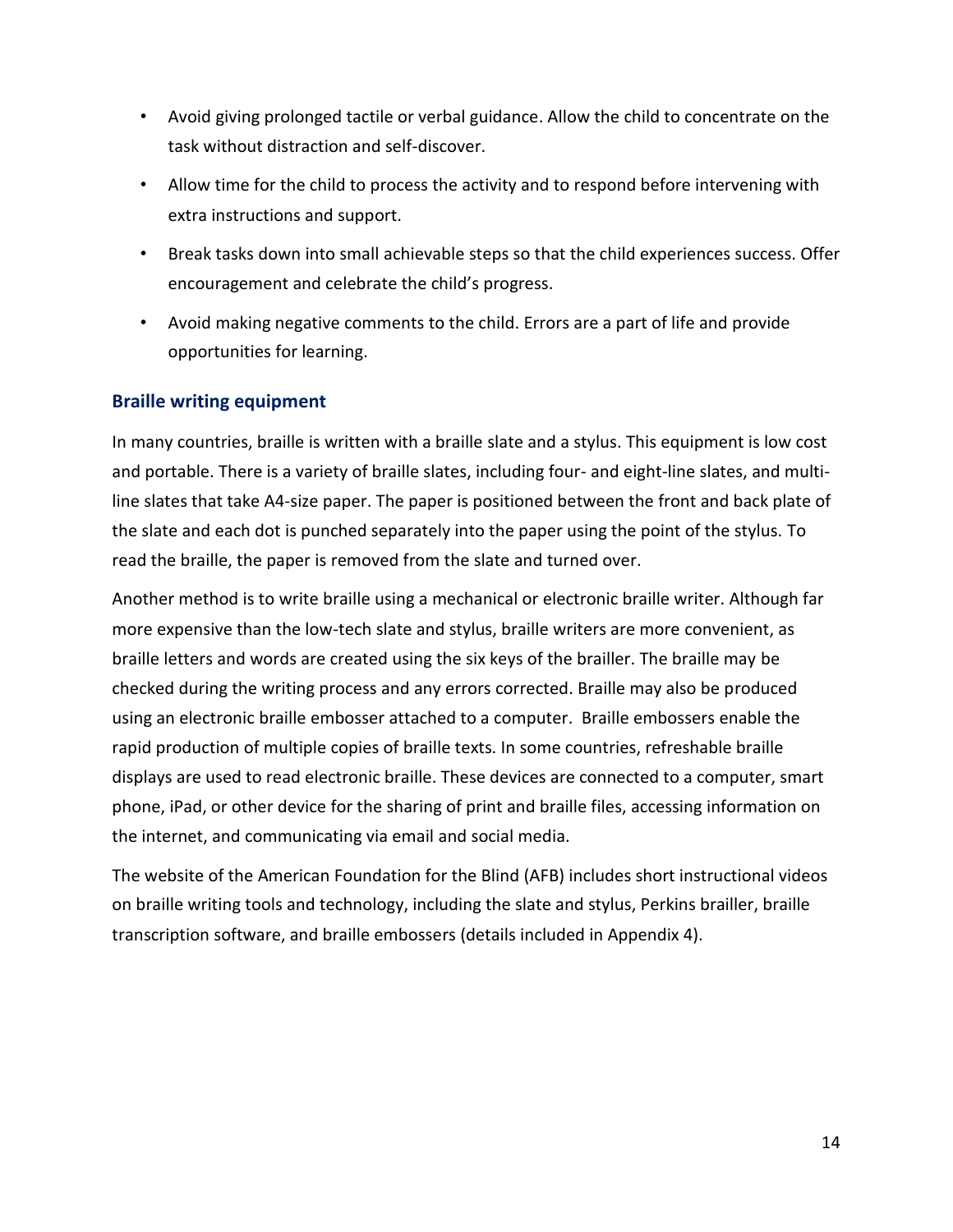



Perkins classic braille writer Slate and stylus

#### **CONCLUSION**

The impetus for this braille resource booklet was a World Braille Council resolution to provide educational support, including braille access, for children with multiple disability and deafblindness. Members of the Council recognised that many of these children are completely overlooked in matters of planning and delivering services in low and even middle-income countries and thus remain most vulnerable and excluded. This is especially so in the case of braille access.

The booklet offers an opportunity to lay the groundwork for facilitating global action in support of children with deafblindness and multiple disability and their families regarding braille access. It is the authors' intention to give families hope for their children and to promote positive attitudes towards braille among all stakeholders. An emphasis has been placed on the capacity of children with multiple disability and deafblindness to communicate and learn, and the important place and role of braille in their education and social inclusion. Included are practical tips for where to begin the journey towards braille literacy, including tips for promoting communication and language, early literacy skills, understanding the braille code, and activities for developing tactile perception and early braille reading and writing skills.

We close with a final quotation from Helen Keller:

"*More than at any other time, when I hold a beloved book in my hand my limitations fall from me, my spirit is free."* - Helen Keller, 1930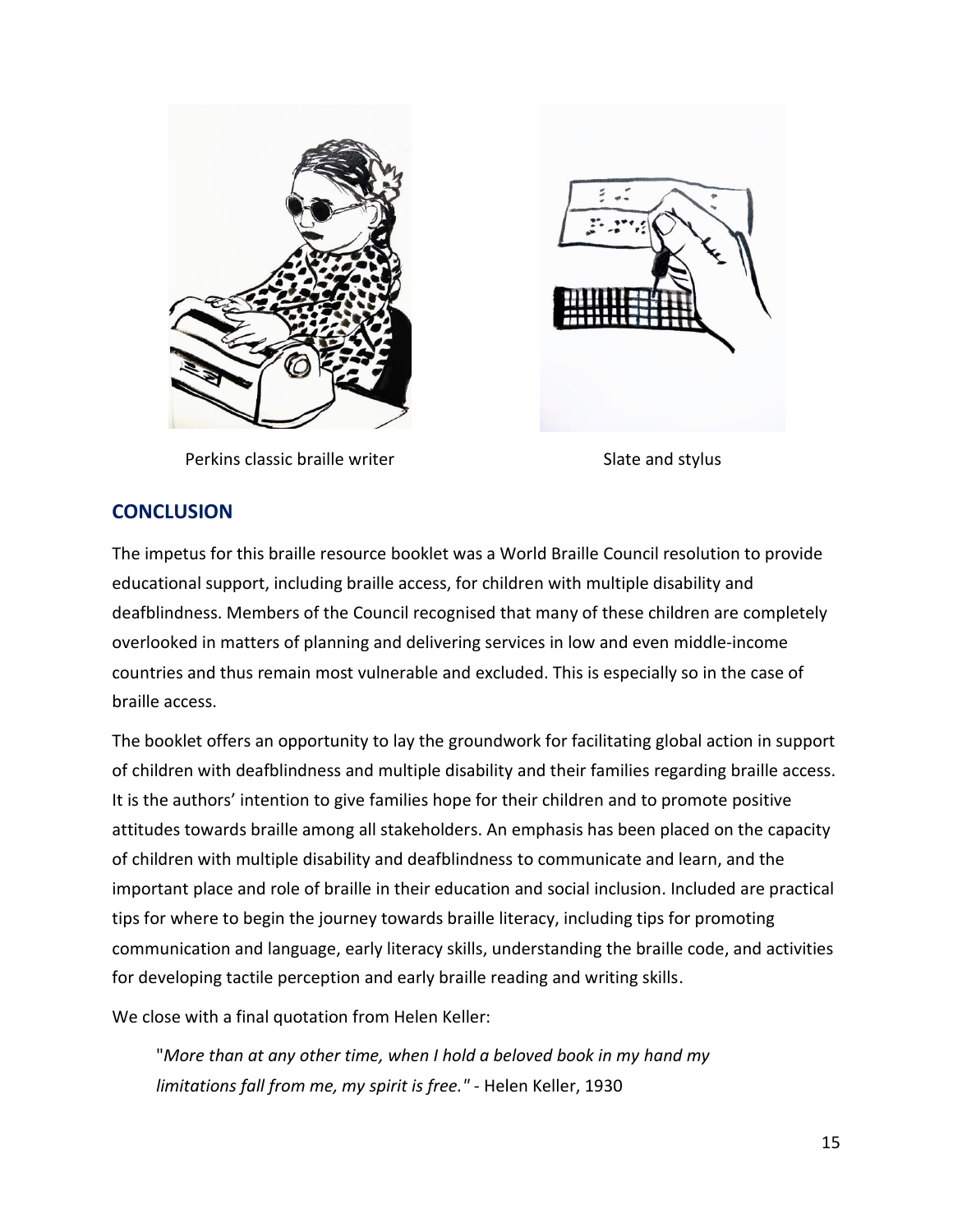# **APPENDIX 1 Common braille contractions used in English braille codes**

|        | Line 1, consisting of the first 10 letters of the alphabet, formed with dots 1,2,4,5 in the upper<br>part of the cell. When preceded by the numeric indicator these cells have number values. |                                     |                |                |                    |                |                       |                    |                    |                     |  |  |  |
|--------|-----------------------------------------------------------------------------------------------------------------------------------------------------------------------------------------------|-------------------------------------|----------------|----------------|--------------------|----------------|-----------------------|--------------------|--------------------|---------------------|--|--|--|
|        | a                                                                                                                                                                                             | $\mathsf b$                         | C              | d              | e                  | f              | g                     | h                  |                    | j                   |  |  |  |
| Line 1 | $\ddot{\cdot}$                                                                                                                                                                                | $\ddot{\bullet}$ :                  |                | ∷              | $\ddot{\cdot}$     | $\ddot{\cdot}$ | $\ddot{\cdot}$        | $\ddot{\cdot}$     | $\ddot{\bullet}$ : | $\ddot{\cdot}$      |  |  |  |
|        | Line 2 adds dot 3 to each of the characters of Line 1.                                                                                                                                        |                                     |                |                |                    |                |                       |                    |                    |                     |  |  |  |
|        | k                                                                                                                                                                                             |                                     | m              | m              | O                  | р              | q                     | r                  | S                  | у                   |  |  |  |
| Line 2 | $\ddot{\cdot}$                                                                                                                                                                                | $\ddot{\cdot}$                      |                |                | $\ddot{\cdot}$     | $\ddot{\cdot}$ |                       | $\ddot{\cdot}$     | $\vdots$           |                     |  |  |  |
|        | Line 3 adds dots 3 and 5 to each of the characters in Line 1.                                                                                                                                 |                                     |                |                |                    |                |                       |                    |                    |                     |  |  |  |
|        | u                                                                                                                                                                                             | v                                   | w              | X              | у                  | Z              | and                   | for                | of                 | with                |  |  |  |
| Line 3 | $\ddot{\cdot}$                                                                                                                                                                                | $\ddot{\phantom{a}}$ :              | ∺              | $\ddot{\cdot}$ | $\ddot{\cdot}$     | $\ddot{\cdot}$ | $\ddot{\ddot{\cdot}}$ | $\mathbf{ii}$      | $\vdots$           | $\ddot{\bm{v}}$     |  |  |  |
|        | Line 4 adds dot 6 to each of the characters in Line 1.                                                                                                                                        |                                     |                |                |                    |                |                       |                    |                    |                     |  |  |  |
|        | ch                                                                                                                                                                                            | gh                                  | sh             | th             | wh                 | ed             | er                    | ou                 | <b>OW</b>          | w                   |  |  |  |
| Line 4 | $\ddot{\cdot}$ :                                                                                                                                                                              |                                     | $\ddot{\cdot}$ |                | $\ddot{\cdot}$     | $\ddot{\cdot}$ |                       | $\ddot{\cdot}$     |                    | $\ddot{\cdot}$      |  |  |  |
|        | Line 5 repeats the characters of Line 1 in the lower portion of the cell, using dots 2,3,5,6. Most<br>of the characters have punctuation values.                                              |                                     |                |                |                    |                |                       |                    |                    |                     |  |  |  |
|        | ea                                                                                                                                                                                            | be                                  | con            | dis            |                    | Ţ              | $\left( \ \right)$    | $\mathbf{u}$       |                    | $\boldsymbol{\eta}$ |  |  |  |
|        |                                                                                                                                                                                               | bb                                  | cc             | dd             | en                 | ff             | gg                    | ?                  | in                 |                     |  |  |  |
| Line 5 | $\ddot{\cdot}$                                                                                                                                                                                |                                     |                | •:             | $\ddot{\bullet}$ : | $\ddot{\cdot}$ | $\ddot{\bullet}$      | $\ddot{\bullet}$ . | $\ddot{\cdot}$     | $\ddot{\bullet}$    |  |  |  |
|        |                                                                                                                                                                                               | Line 6 is formed with dots 3,4,5,6. |                |                |                    |                |                       |                    |                    |                     |  |  |  |
|        |                                                                                                                                                                                               |                                     | #              |                | hyphen             |                |                       |                    |                    |                     |  |  |  |
|        | st                                                                                                                                                                                            | ing                                 | ble            | ar             |                    |                |                       |                    |                    |                     |  |  |  |
| Line 6 | $\ddot{\cdot}$                                                                                                                                                                                | $\ddot{\cdot}$                      | $\ddot{\cdot}$ | $\ddot{\cdot}$ | $\ddot{\cdot}$     |                |                       |                    |                    |                     |  |  |  |
|        |                                                                                                                                                                                               | Line 7 is formed with dots 5,6      |                |                |                    |                |                       |                    |                    |                     |  |  |  |
|        | capital                                                                                                                                                                                       | Grade                               |                |                |                    |                |                       |                    |                    |                     |  |  |  |
|        | letter                                                                                                                                                                                        | $\mathbf{1}$<br>symbol              |                |                |                    |                |                       |                    |                    |                     |  |  |  |
| Line 7 |                                                                                                                                                                                               | ∺                                   |                |                |                    |                |                       |                    |                    |                     |  |  |  |

Adapted from Diagram of braille cells, showing the construction of the braille code.

Source: [American Foundation for the Blind](https://www.afb.org/online-library/unseen-minority-0/chapter-8)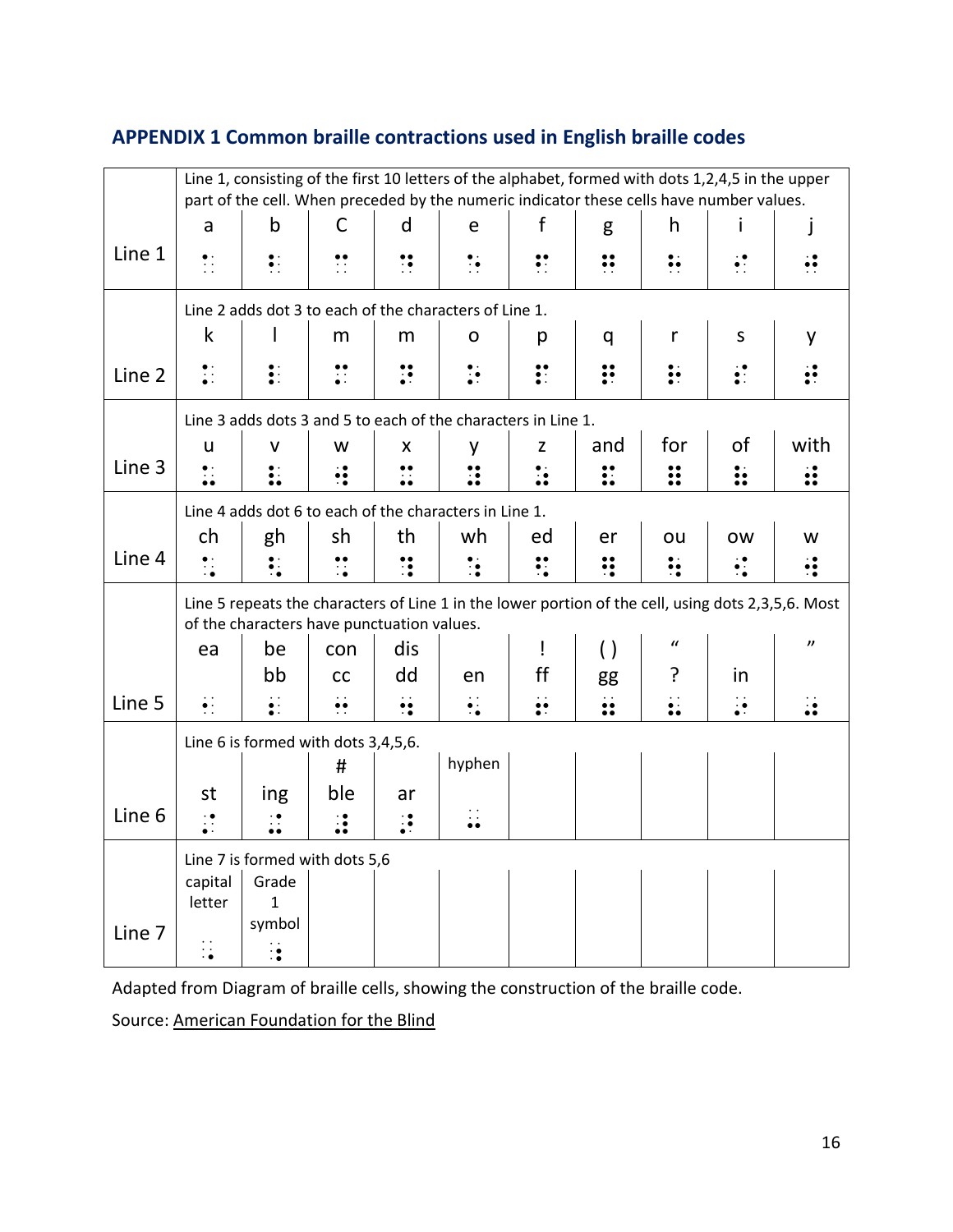# **Appendix 2 Example activities for introducing tactile perception and tracking along lines of braille dots**

**Tracking left to right across lines of full braille cells, with double line spacing**

- Leave blank lines between each row of braille dots.
- Gently assist the child to place their hands at the beginning of the first line of braille dots, and then leave them to move independently from left to right across the line.
- The child practices following along each line, returning along the line and dropping down to the next line.
- Ask the child if they can feel the differences in the braille lines, for example, differences in line length.
- Make it fun.

**Tracking along full braille cells.** "Follow the roads to school. Can you find the shortest road?" ==========================================

===============================

======================================

=======================

**Tracking along lines of braille that feel tactually different.** "Feel the paths. Which one is the bumpiest? Which is the widest path? Which is the narrowest path?" Ggggggggggggggggggggggggggggggggg Llllllllllllllllllllllllllllllllllll Cccccccccccccccccc Aaaaaaaaaaaaaaaaaaaaaaaaaaaaaaaaaaaa ============================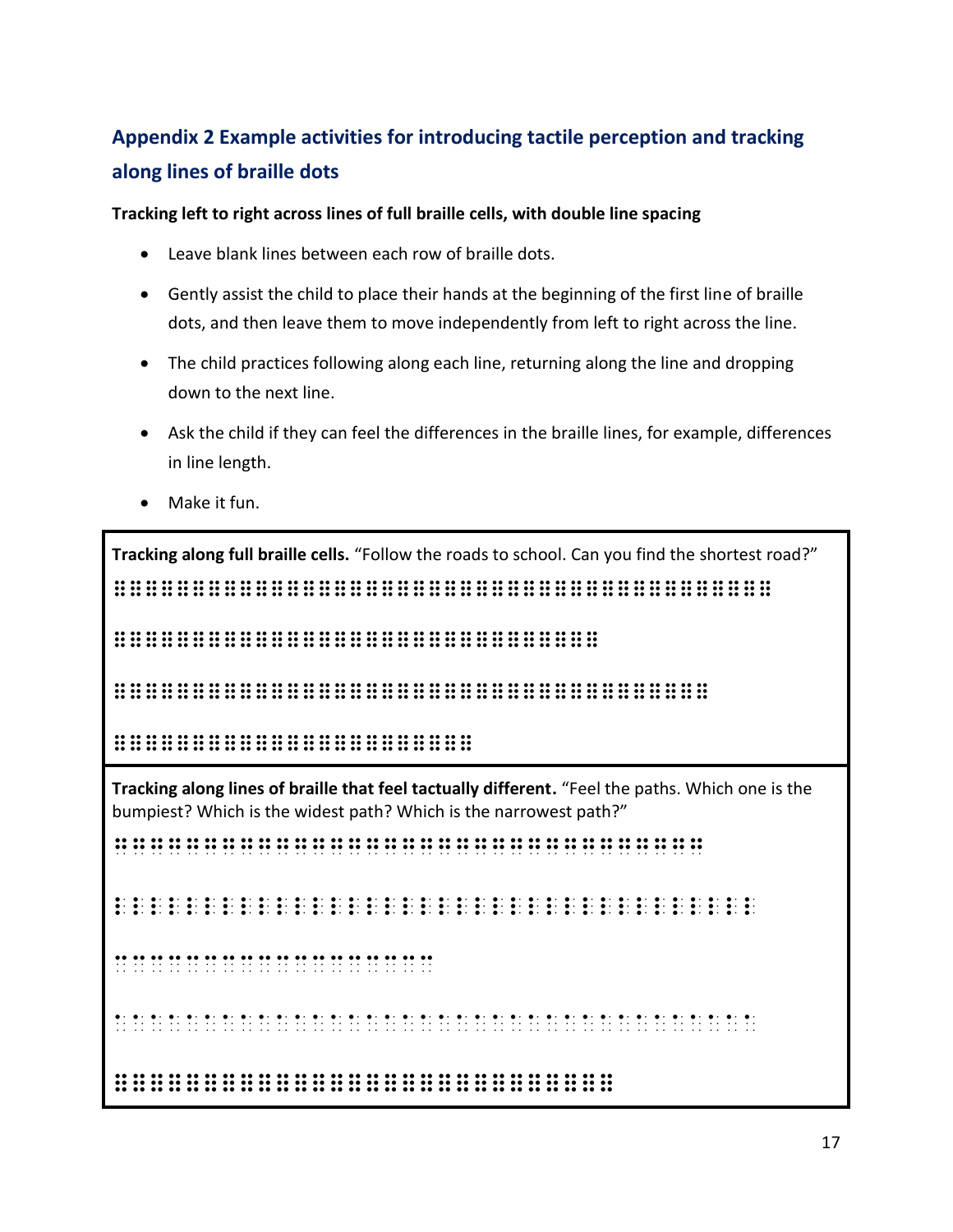# **Introduction of spaces**

Spaces are important in braille. They provide information about changes in the braille code and the start of new words. Remember to make it meaningful and fun and aim for the child experiencing success.

| "Can you find any holes in the roads? How many holes are there?"                                                                                                                                                                      |  |  |  |  |  |  |  |  |  |  |
|---------------------------------------------------------------------------------------------------------------------------------------------------------------------------------------------------------------------------------------|--|--|--|--|--|--|--|--|--|--|
|                                                                                                                                                                                                                                       |  |  |  |  |  |  |  |  |  |  |
|                                                                                                                                                                                                                                       |  |  |  |  |  |  |  |  |  |  |
| "Can you find the sticks in the sand? How many are there?"<br>$\frac{1}{2}$ $\frac{1}{2}$ $\frac{1}{2}$ $\frac{1}{2}$ $\frac{1}{2}$ $\frac{1}{2}$ $\frac{1}{2}$ $\frac{1}{2}$ $\frac{1}{2}$ $\frac{1}{2}$ $\frac{1}{2}$ $\frac{1}{2}$ |  |  |  |  |  |  |  |  |  |  |
| "Can you find the houses along the road? Are the houses all the same size?                                                                                                                                                            |  |  |  |  |  |  |  |  |  |  |
| Add spaces to lines of tactually different braille cells.                                                                                                                                                                             |  |  |  |  |  |  |  |  |  |  |
| $\frac{1}{2}$<br>.                                                                                                                                                                                                                    |  |  |  |  |  |  |  |  |  |  |
| ide de de la ciuda de de de de la ciuda de de de de de la ciuda de de de de de de la ciuda de de de de de de<br>la ciuda de la la ciuda de de la la ciuda de de de de de la la ciuda de de de de de de de de de de de de de<br>la ci  |  |  |  |  |  |  |  |  |  |  |
| Add interest by creating a story.                                                                                                                                                                                                     |  |  |  |  |  |  |  |  |  |  |
| Story beginning: "Here is the sea. Three friends are waiting for a boat."                                                                                                                                                             |  |  |  |  |  |  |  |  |  |  |
| $\begin{array}{cc} \cdots & \cdots & \cdots \ \cdots & \cdots & \cdots \end{array}$                                                                                                                                                   |  |  |  |  |  |  |  |  |  |  |
| Middle: "The boat is here. Two children get on board and say goodbye to their friend."                                                                                                                                                |  |  |  |  |  |  |  |  |  |  |
|                                                                                                                                                                                                                                       |  |  |  |  |  |  |  |  |  |  |
| $\mathbf{ii}$                                                                                                                                                                                                                         |  |  |  |  |  |  |  |  |  |  |
| End: "The boat has gone. The friends have gone. The sea is quiet."                                                                                                                                                                    |  |  |  |  |  |  |  |  |  |  |
|                                                                                                                                                                                                                                       |  |  |  |  |  |  |  |  |  |  |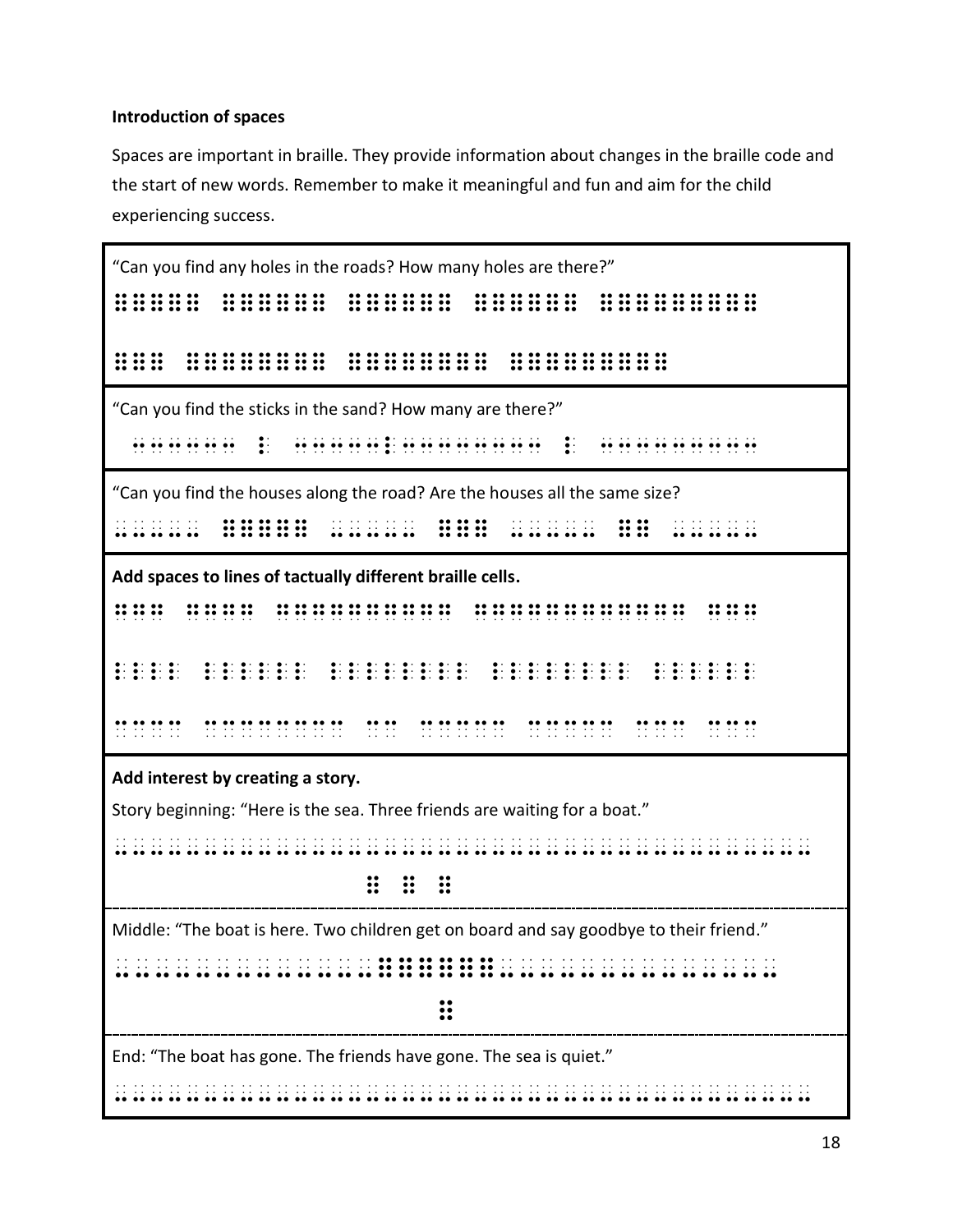# **Appendix 3: Introduction of braille letters and words**

• Start with introducing letters that feel tactually very different to each other. Sally Mangold recommends the following order of braille letter introduction:

|  |  |  |  |                                         |  | g: c: l: d: y: a: b: s: w: p: o: k: r: |
|--|--|--|--|-----------------------------------------|--|----------------------------------------|
|  |  |  |  | m: e:hH n: x: z: f: u: t: q: i : v: j : |  |                                        |

- An inclusive practice is to write the print letters above each braille letter. This enables sighted parents and braille teachers to participate in the activity, as they can see what the child is reading with their fingers and provide help if needed.
- Adding spaces on each side of the letter or word being introduced. These spaces provide the child with cues that help them to achieve success.
- Use double line spacing to assist the child with returning along each line of braille and dropping down to the next line.
- It is important to give the child lots of practice in identifying the letters and words being introduced.
- Once the learner knows enough letters, start combining letters to form words. For example, the letters "g, c, l, a, d, y, b, s" may be used to create words that end with 'ad' and 'ay' (word families).

```
Example activity introducing the letter "g".
The letter "g" is placed at the top of the activity, followed be a line of braille dots (dots 1 and 3).
g
\ddot{\phantom{a}}CCCCCCCCCCCCCCCCCCCCCCCCCCCCCCCCCCCCCCCC
\begin{array}{ccccccc} & & & & & & & \mathsf{g} & & & \mathsf{g} & & & \mathsf{g} & & \mathsf{g} & & \mathsf{g} & & \mathsf{g} & & \mathsf{g} & & \mathsf{g} & & \mathsf{g} & & \mathsf{g} & & \mathsf{g} & & \mathsf{g} & & \mathsf{g} & & \mathsf{g} & & \mathsf{g} & & \mathsf{g} & & \mathsf{g} & & \mathsf{g} & & \mathsf{g} & & \mathsf{g} & & \mathsf{g} & & \mathsf{g} & & \mathsf{g} & & \mathsf{g} & & \mathsf{g} & & \mathsf======= g ===== g ===== g ==== g ===== 
g g g g g g
=== g === g ==== g ==== g ==== g ======= 
g g g g g g
==== g ==== g ==== g ==== g ==== g ===
 g g g 
======= g ======== g ======== g ======
```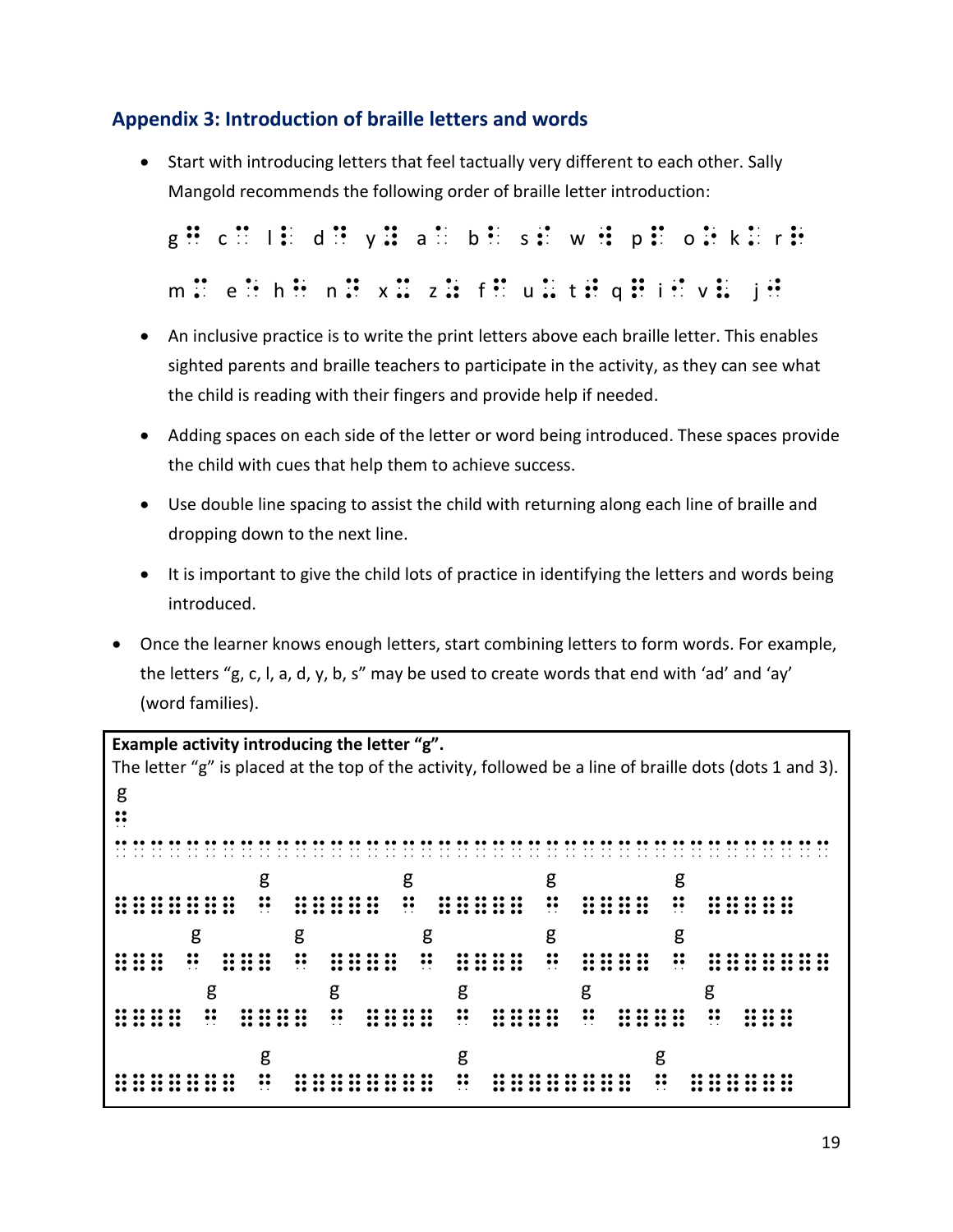**Example activity introducing the letters "g" and "c".**  "Can you find the cats and goats?" "Can you find the letters "c" and "g"? g c  $\mathbf{u}$   $\mathbf{v}$ CCCCCCCCCCCCCCCCCCCCCCCCCCCCCCCCCCCCCC  $\begin{array}{ccc} \text{g} & \text{c} & \text{g} & \text{c} \end{array}$ ======= g ===== c ===== g ==== c ====== g g c g g === g === g ==== c ==== g ==== g ==== g c c g g ===== g ==== c ==== c ==== g === g === g g c  $=$ **Activity introducing the letters "g" and "c".**  "Can you find the letters "c" and "g" in each line of braille?" "Which line is the shortest/longest?" c g  $\mathbb{C}$   $\mathbb{C}$ CCCCCCCCCCCCCCCCCCCCCCCCCCCCCCCCCCCCCC g c c c g g c c g c g c g g g g c c G c c c g g c c g c g c g g g g c c c c c g c g g c g c g c g g g c c C c c g c g g c g c g c g g g c c c c g g c g c g g c c g g C C C C C C C C G G C C C C C C C g g g c c g c g c g c c g g c c g G G G G G G G G C G G C G G G G C G G C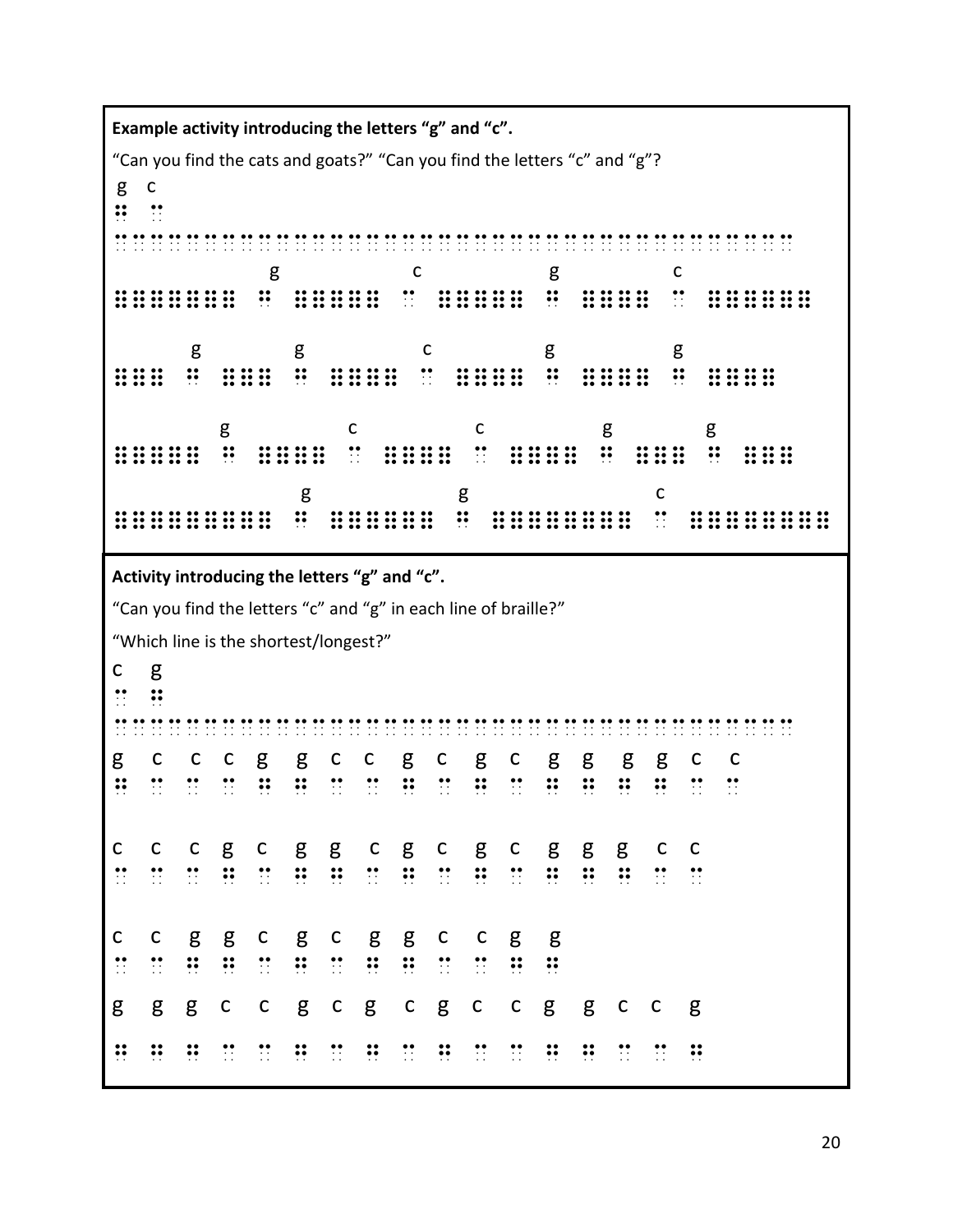|   | Activity introducing the letters "c", "g" and "l".               |                         |                  |              |                  |                |                                                                                     |                |                |                |                     |                         |                |                |                |                |                |           |
|---|------------------------------------------------------------------|-------------------------|------------------|--------------|------------------|----------------|-------------------------------------------------------------------------------------|----------------|----------------|----------------|---------------------|-------------------------|----------------|----------------|----------------|----------------|----------------|-----------|
|   | "Can you find the letter "c"/ "g" / "l" in each line of braille? |                         |                  |              |                  |                |                                                                                     |                |                |                |                     |                         |                |                |                |                |                |           |
| C | g                                                                |                         |                  |              |                  |                |                                                                                     |                |                |                |                     |                         |                |                |                |                |                |           |
|   |                                                                  |                         |                  |              |                  |                |                                                                                     |                |                |                |                     |                         |                |                |                |                |                |           |
|   |                                                                  |                         |                  |              |                  |                |                                                                                     |                |                |                |                     |                         |                |                |                |                |                |           |
| g | $\mathsf{C}$                                                     | $\overline{\mathbf{C}}$ |                  | g            | g                | $\mathsf{C}$   | $\mathsf{C}$                                                                        | g              | $\mathsf{C}$   | $\mathbf{L}$   | $\mathsf{C}$        | g                       | g              | g              |                | C              | C              |           |
|   | $\dddot{\phantom{0}}$                                            | $\mathbb{R}$            |                  | ∺            | $\bullet\bullet$ |                | $\frac{1}{2}$ $\frac{1}{2}$ $\frac{1}{2}$ $\frac{1}{2}$ $\frac{1}{2}$ $\frac{1}{2}$ |                | $\ddot{\cdot}$ | $\frac{1}{2}$  | $\ddot{\cdot}$      | ∺                       | ∺              | ∺              | $\bullet$ .    | $\sim$ $\sim$  | $\cdot$ .      |           |
|   |                                                                  |                         |                  |              |                  |                |                                                                                     |                |                |                |                     |                         |                |                |                |                |                |           |
|   | $\mathsf{C}$                                                     | $\mathbf{C}$            | $\Box$           | g            | $\mathsf{C}$     | $g \perp$      |                                                                                     | $\mathsf{C}$   | g              | $\mathsf{C}$   | g c                 |                         | g              | g              | g              | $\mathsf{C}$   | - C            |           |
|   | $\ddot{\cdot}$                                                   | $\mathbb{R}$            |                  | ∺            | $\ddot{\cdot}$   | $\mathbf{H}$   |                                                                                     | $\ddot{\cdot}$ | $\ddot{\cdot}$ | $\mathbb{R}$   | $\ddot{\mathbf{u}}$ | $\frac{1}{2}$           | $\ddot{\cdot}$ | $\ddot{\cdot}$ | $\ddot{\cdot}$ | $\ddot{\cdot}$ | $\ddot{\cdot}$ | $\bullet$ |
|   |                                                                  |                         |                  |              |                  |                |                                                                                     |                |                |                |                     |                         |                |                |                |                |                |           |
| C | C                                                                | g                       | g                | $\mathbf{I}$ | $\mathsf{C}$     |                | $g \perp c g$                                                                       |                |                | g              | $\mathsf{C}$        | $\overline{C}$          | g              | $\mathbf{I}$   | g              |                |                |           |
|   |                                                                  |                         | $\bullet\bullet$ |              | $\ddot{\cdot}$   | $\ddot{\cdot}$ |                                                                                     | $\ddot{\cdot}$ | ።              | $\ddot{\cdot}$ | $\cdot$ .           | $\dddot{\phantom{0}}$ : | ።              |                |                |                |                |           |

# **Introducing the "ad" word family, gad, sad, dad, lad, bad.**

In this example, each word is first written with a space between each letter, then followed with the braille letters up close. This approach may assist children with identifying the boundaries of each braille cell.

|                                                                                           | gad<br>$\cdot\bullet$<br>$\cdots$<br>$\ddotsc$           |                                                              | dad<br>sad<br>$\cdot\bullet$<br>$\cdot \bullet$<br>$\cdot$ $\cdot$<br>$\ddotsc$<br>$\cdot$ .<br>$\cdots$<br>$\bullet$ .<br>$\cdot$ $\cdot$<br>$\cdot$ $\cdot$ |                                                                                | lad<br>$\bullet\bullet$<br>$\bullet$ .<br>$\cdots$<br>$\bullet \cdot \cdot \cdot \cdot \cdot \cdot$ |                                                                               | bad<br>$\bullet\cdot\cdot\cdot\cdot\bullet$<br>.                       |                                                                   |                                                                      |                                                                        |                                                                                                                               |                                 |                             |                                                 |
|-------------------------------------------------------------------------------------------|----------------------------------------------------------|--------------------------------------------------------------|---------------------------------------------------------------------------------------------------------------------------------------------------------------|--------------------------------------------------------------------------------|-----------------------------------------------------------------------------------------------------|-------------------------------------------------------------------------------|------------------------------------------------------------------------|-------------------------------------------------------------------|----------------------------------------------------------------------|------------------------------------------------------------------------|-------------------------------------------------------------------------------------------------------------------------------|---------------------------------|-----------------------------|-------------------------------------------------|
| $\ddot{\phantom{1}}$<br>g<br>$\bullet\bullet$<br>$\bullet\bullet$<br>$\ddot{\phantom{0}}$ | a<br>$\bullet$ .<br>$\ddotsc$<br>$\ddot{\phantom{0}}$    | $\cdot$ .<br>d<br>$\bullet\bullet$<br>$\cdot$ .<br>$\ddotsc$ | .<br>$\cdot$ $\cdot$<br>gad<br>$\cdot$ .<br>$\cdot$ $\cdot$<br>$\bullet$ $\bullet$                                                                            | $\cdot$ .<br>$\cdot$ .<br>S<br>$\cdot$ $\bullet$<br>$\bullet$ .<br>$\bullet$ . | .<br>a<br>$\bullet$ .<br>$\ddotsc$<br>$\ddot{\phantom{0}}$                                          | $\cdots$<br>$\cdot$ .<br>d<br>$\bullet\bullet$<br>$\cdot\bullet$<br>$\cdot$ . | .<br>$\cdot$ .<br>sad<br>$\cdots$ . $\bullet$<br>$\cdot$ .             | $\cdots$<br>$\bullet$ .<br>$\bullet$ .                            | $\cdot$ .<br>a<br>$\bullet$ .<br>$\bullet$ .<br>$\ddot{\phantom{0}}$ | $\cdot$ .<br>.<br>d<br>$\bullet\bullet$<br>$\cdot\bullet$<br>$\ddotsc$ | $\cdots$<br>$\cdot$ $\cdot$<br>lad<br>$\bullet\bullet$<br>$\cdots$ . $\bullet$<br>$\bullet$ .<br>$\cdot$ $\cdot$<br>$\cdot$ . |                                 |                             |                                                 |
| d<br>$\ddot{\phantom{0}}$                                                                 | a<br>$\ddotsc$<br>$\ddotsc$                              | d<br>$\bullet\bullet$<br>$\cdot$ .<br>$\ddotsc$              | dad<br>$\cdot$ .<br>$\cdots$<br>.                                                                                                                             | $\sf S$<br>$\bullet$ .<br>$\bullet$ .                                          | a<br>$\bullet\cdot$<br>$\ddotsc$<br>$\ddot{\phantom{0}}$                                            | d<br><br>$\cdot\bullet$<br>$\ddot{\phantom{0}}$                               | sad<br>$\bullet\cdot\;\;\cdot\;\;\cdot\;\;\cdot\;\bullet$<br>$\bullet$ | g<br>$\bullet\bullet$<br>$\bullet\bullet$<br>$\ddot{\phantom{0}}$ | a<br>$\bullet$ .<br>$\bullet$ $\bullet$<br>$\ddotsc$                 | d<br>$\bullet\bullet$<br>$\cdot$ $\bullet$<br>$\ddotsc$                | gad<br><br>$\cdot$ .<br>$\cdot$ .<br>$\cdot$ .<br>$\cdot$ .<br>$\ddotsc$                                                      | L<br>$\bullet$ .<br>$\bullet$ . | a<br>$\ddotsc$<br>$\ddotsc$ | d<br>$\bullet\bullet$<br>$\cdot$ .<br>$\ddotsc$ |
| $\overline{\phantom{a}}$<br>$\bullet$ .                                                   | a<br>. .<br>$\ddot{\phantom{0}}$<br>$\ddot{\phantom{0}}$ | d<br>$\cdot$ .<br>$\ddotsc$                                  | lad<br>$\cdot$ .<br>$\bullet$ .<br>$\ddotsc$                                                                                                                  | b<br>$\bullet$ .<br>$\bullet$ .<br>$\ddotsc$                                   | a<br>$\bullet$ .<br>$\cdot$ .<br>$\ddot{\phantom{0}}$                                               | d<br><br>$\cdot$ $\bullet$<br>$\ddot{\phantom{0}}$                            | bad<br>$\cdots$<br>$\cdot$ .                                           | g<br><br>$\bullet\bullet$<br>$\ddot{\phantom{0}}$                 | a<br>$\bullet$ .<br>$\cdot$ .<br>$\ddotsc$                           | d<br>$\bullet\bullet$<br>$\cdot$ $\bullet$<br>$\cdot$ .                | gad<br>$\cdots$ . $\bullet$<br>$\cdots\qquad \cdots\qquad \qquad \cdots\qquad \qquad$                                         |                                 |                             |                                                 |
| $\sf S$                                                                                   | a<br>$\bullet$ .<br>$\ddot{\phantom{1}}$<br>$\ddotsc$    | d<br>$\bullet\bullet$<br>$\cdot$ .<br>$\ddotsc$              | sad                                                                                                                                                           | $\mathsf{I}$                                                                   | a<br>$\bullet$ .<br>$\ddot{\phantom{1}}$<br>$\ddot{\phantom{0}}$                                    | d<br>$\bullet\bullet$<br>$\cdot$ $\bullet$<br>$\cdot$ .                       | lad                                                                    | b<br>$\bullet$ .<br>$\bullet$ .<br>$\ddot{\phantom{0}}$           | a<br>$\bullet$ .<br>$\ddotsc$<br>$\ddot{\phantom{0}}$                | d<br>$\bullet\bullet$<br>$\cdot$ $\bullet$<br>$\cdot$ .                | bad<br>$\cdot$ .                                                                                                              |                                 |                             |                                                 |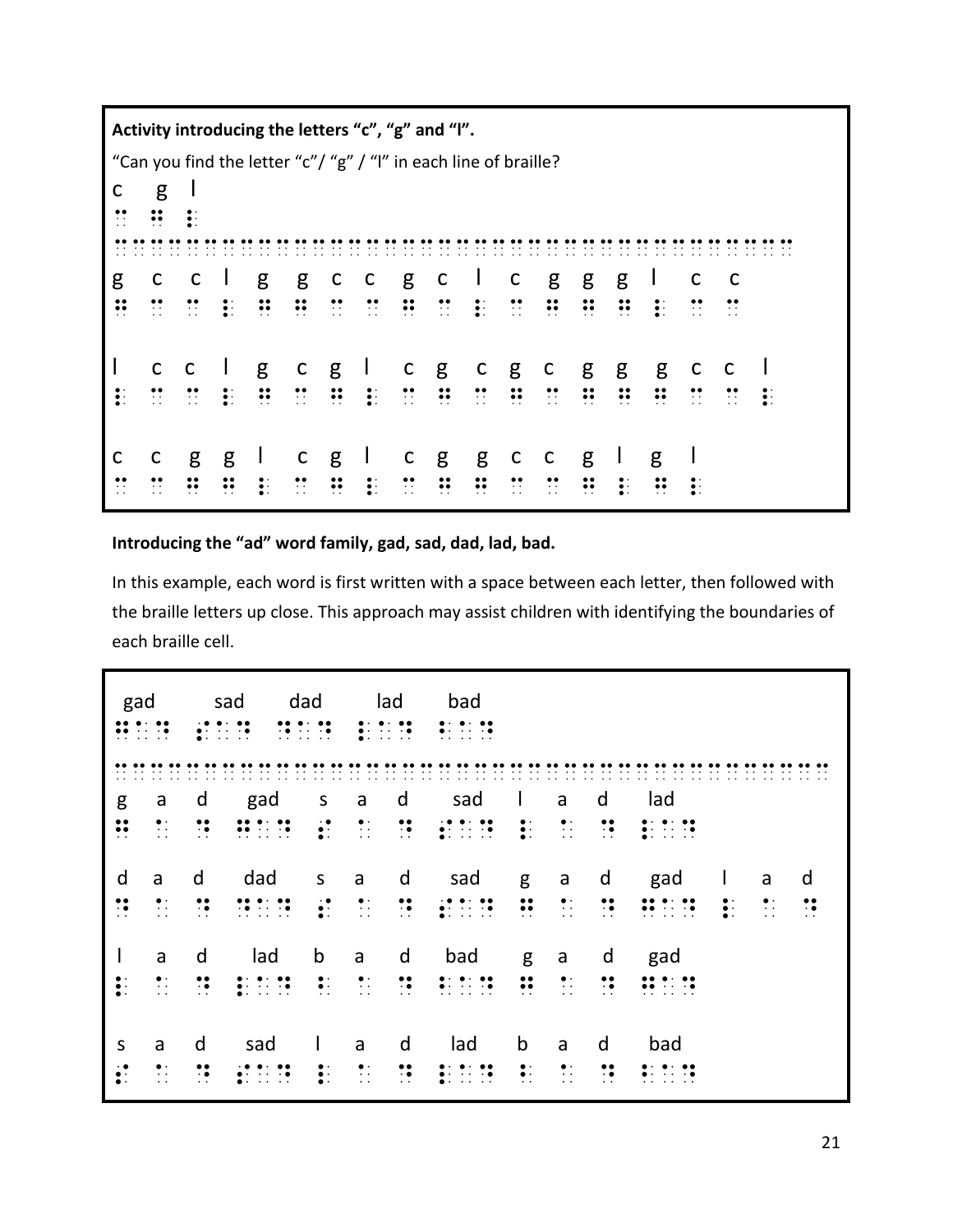**Introducing the "ad" word family, gad, sad, dad, lad, bad.** gay say day lay bay clay Gad sad dad lad bad clay CCCCCCCCCCCCCCCCCCCCCCCCCCCCCCCCCCCCCCCC g a y gay s a y say l a y lay Georgia de la segunda de la segunda de la segunda de la segunda de la segunda de la segunda de la segunda de<br>1990 - La segunda de la segunda de la segunda de la segunda de la segunda de la segunda de la segunda de la d a y day c l a y clay g a y gay d a graph of the second control of the second control of the second control of the second control of the second<br>Decrease the second control of the second control of the second control of the second control of the second co l a y lay b a y bay g a y gay L a y lay b a y bay g a y gay l a y lay b a y bay c l a y clay l a y lay bay can be a y lay can be a y bay can be a y clay can be a y clay can be a y clay can be a y clay ca<br>Decrease a y clay can be a y clay can be a y clay can be a y clay can be a y clay can be a y clay can be a y<br>De

**Acknowledgement:** The example activities in Appendices 2 and 3 have been drawn from a range of publications, including Lamb (1995), Swenson (2016), Wormsley and D'Andrea (1997), and those listed in Appendix 4.